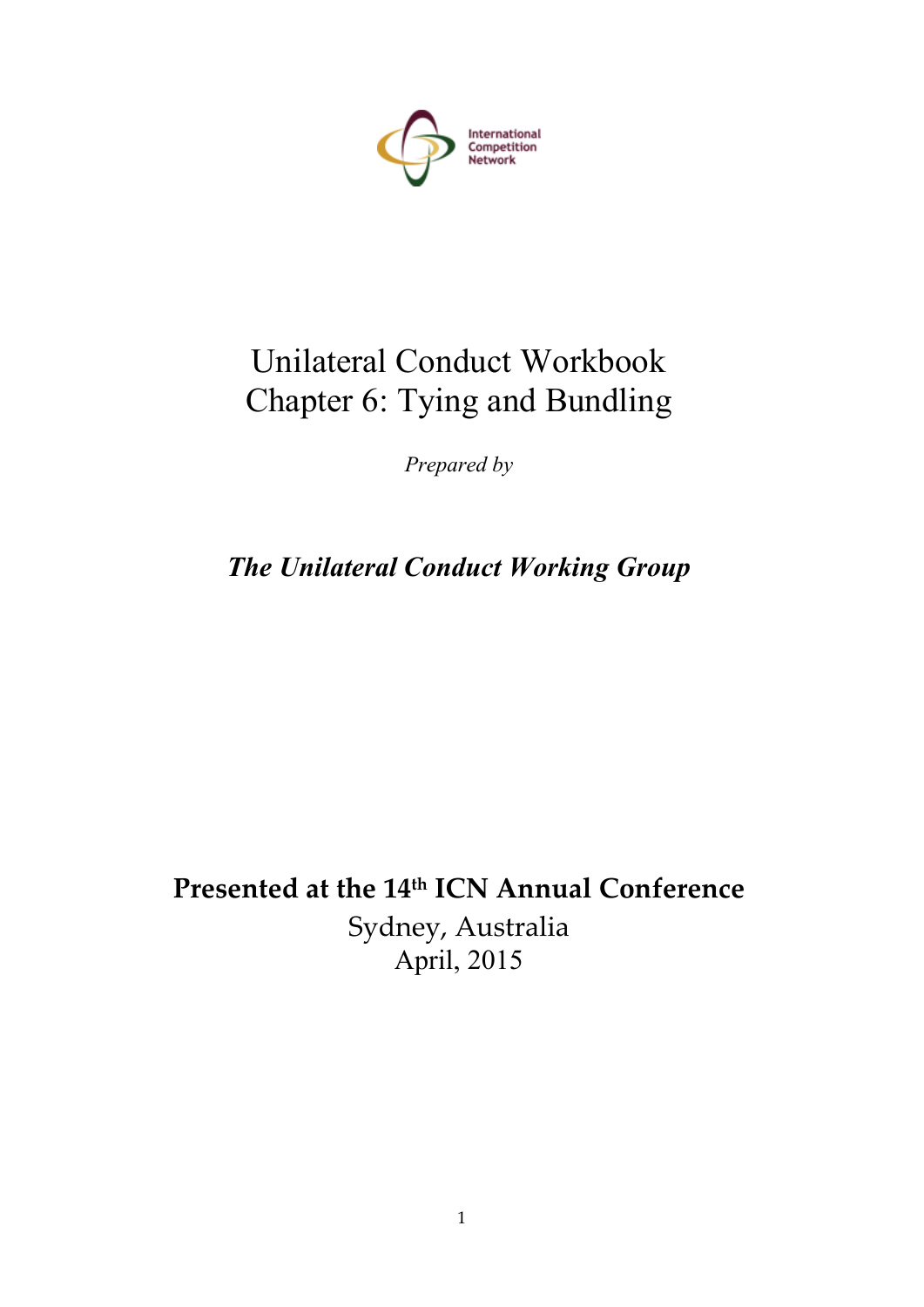| I.              |  |  |
|-----------------|--|--|
|                 |  |  |
| А.              |  |  |
| <b>B.</b>       |  |  |
|                 |  |  |
| A.              |  |  |
| $\mathbf{B}$ .  |  |  |
|                 |  |  |
| А.              |  |  |
| <b>B</b> .      |  |  |
| $\mathcal{C}$ . |  |  |
|                 |  |  |
| $\mathsf{A}$ .  |  |  |
| <b>B</b> .      |  |  |
| $\mathcal{C}$ . |  |  |
| D               |  |  |
| E.              |  |  |
|                 |  |  |
| $\mathsf{A}$ .  |  |  |
| <b>B.</b>       |  |  |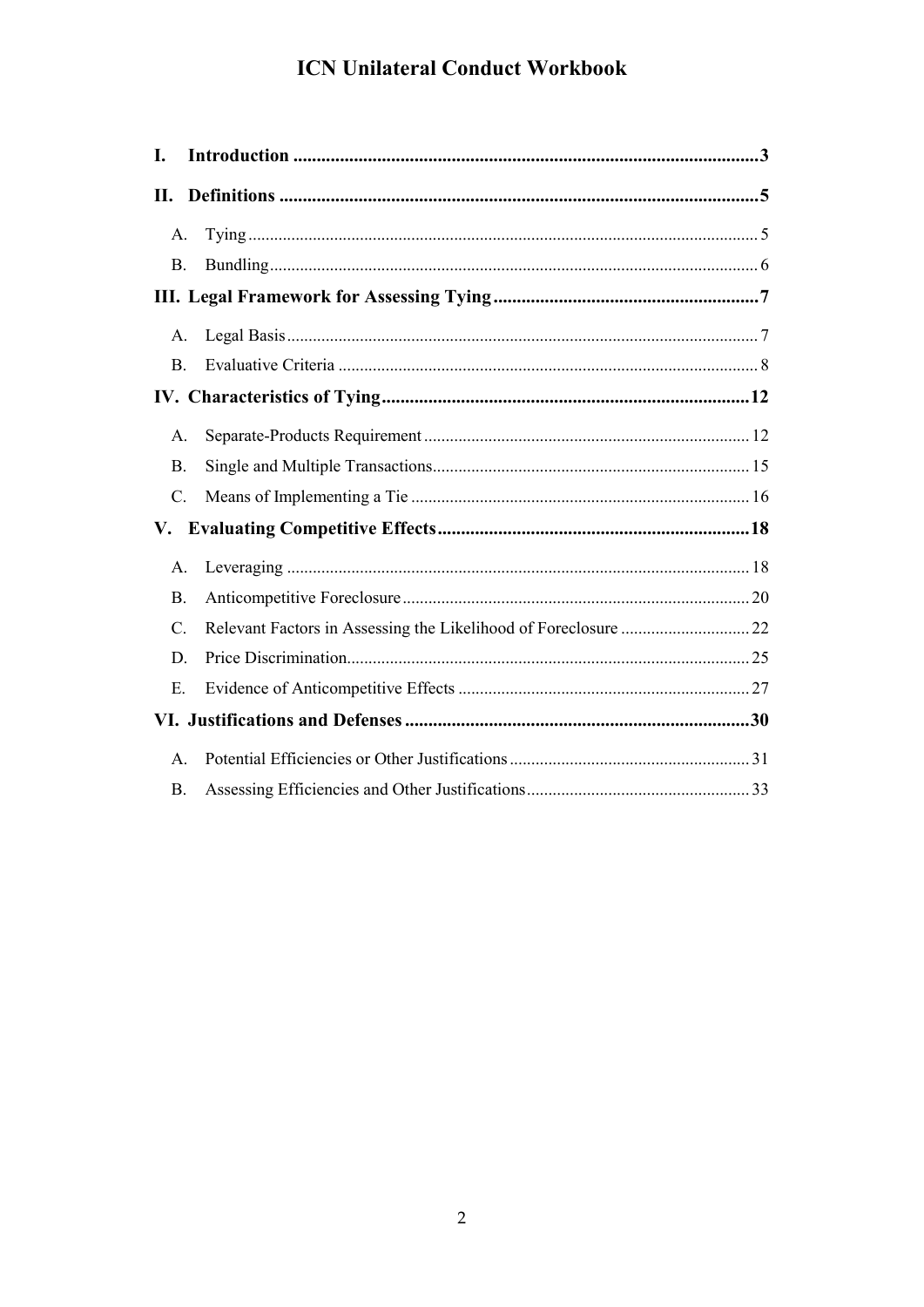## <span id="page-2-0"></span>**I. Introduction**

- 1. Definitions of "tying" and "bundling" in competition law may vary slightly across jurisdictions, and section II provides the definitions used for the purposes of the workbook chapter. Both practices entail selling two (or more) separate products under conditions that deny customers a choice of supplier for one of the products<sup>1</sup>.
- 2. This chapter concerns the use of tying as a potentially exclusionary practice subject to competition laws prohibiting abuse of dominance or monopolization. Tying is condemned as an exclusionary practice by such laws only under the following cumulative conditions: (i) the tying firm is dominant in the tying product market; (ii) the firm uses its power in the tying product market to deny customers a choice of supplier for the tied product; (iii) the tying involves two separate products; and (iv) the tying has actual or likely anticompetitive effects and is not justified. These conditions are explained further in section III.
- 3. Determining whether things purportedly tied together are separate products, as opposed to parts of one single product, is a threshold inquiry in the antitrust analysis of tying. Section IV.A presents the most common approaches to this determination.
- 4. For an arrangement to be considered tying, customers of the tying product must be denied the choice of suppliers for the tied product. The means by which a dominant firm can impose and enforce a tie are explained in section IV.C.
- 5. The market effects of tying depend on the particular facts and circumstances of a given market. Under certain conditions, tying may be anticompetitive. But tying practices may also be neutral for market

<sup>&</sup>lt;sup>1</sup> When used in this chapter, the term "product" includes services as well as physical products.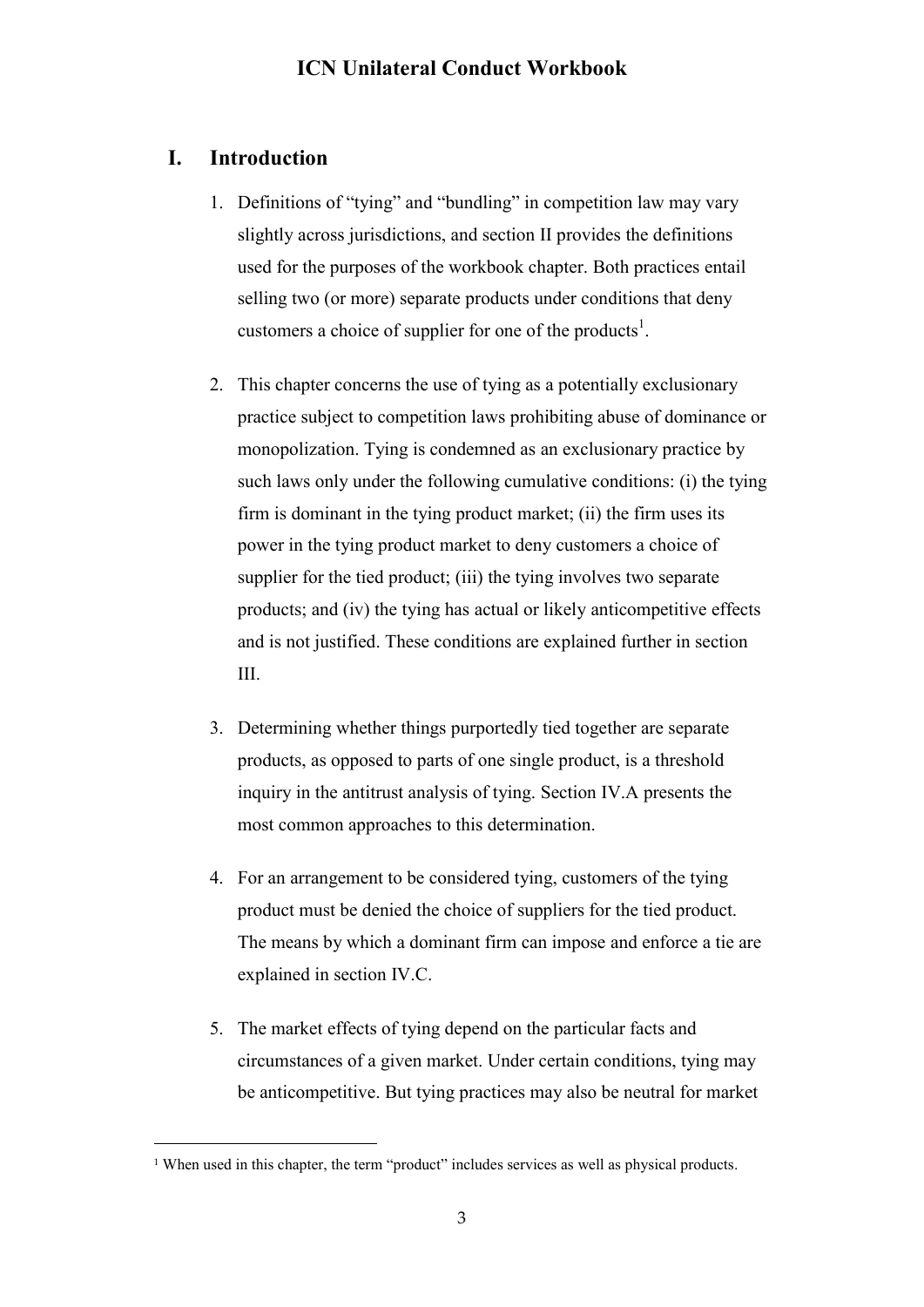competition or procompetitive. Any efficiency or procompetitive rationale for tying should be considered, preferably from an early stage of an investigation.

- 6. The "leveraging theory," which relates to the possibility of extending a monopoly in one market into a related second market, is the origin of the antitrust concern about tying, and the theory has great importance for the assessment of tying in many jurisdictions. However, advances in economic theory, and specifically the "single monopoly profit theory," show that under certain circumstances there is no gain to the tying firm from leveraging its dominance into the tied product market. Tying in such instances is expected to be competitively neutral or, for instance if the tie lowers costs, even procompetitive. In some welldefined circumstances, however, the single monopoly profit result does not hold. The leveraging theory and the single monopoly profit theory are discussed in section V.A.
- 7. Anticompetitive foreclosure is the main anticompetitive concern with tying. Anticompetitive foreclosure occurs when the effective market access of actual or potential competitors is hampered or eliminated to an extent that competition is appreciably impaired. Depending on market characteristics, a dominant firm might find it profitable to foreclose competition in the tied product market. Such foreclosure can also protect dominance in the tying market by forestalling entry or expansion in the tying product market. Various factors agencies may explore when assessing the likelihood of foreclosure are discussed in section V.C.
- 8. The motivation for tying could be to price discriminate, rather than to foreclose competitors and extend market power into the tied market. Price discrimination as an incentive for tying is explored further in section V.D. By allowing firms to price discriminate, tying may have direct exploitative effects; however, this chapter deals only with tying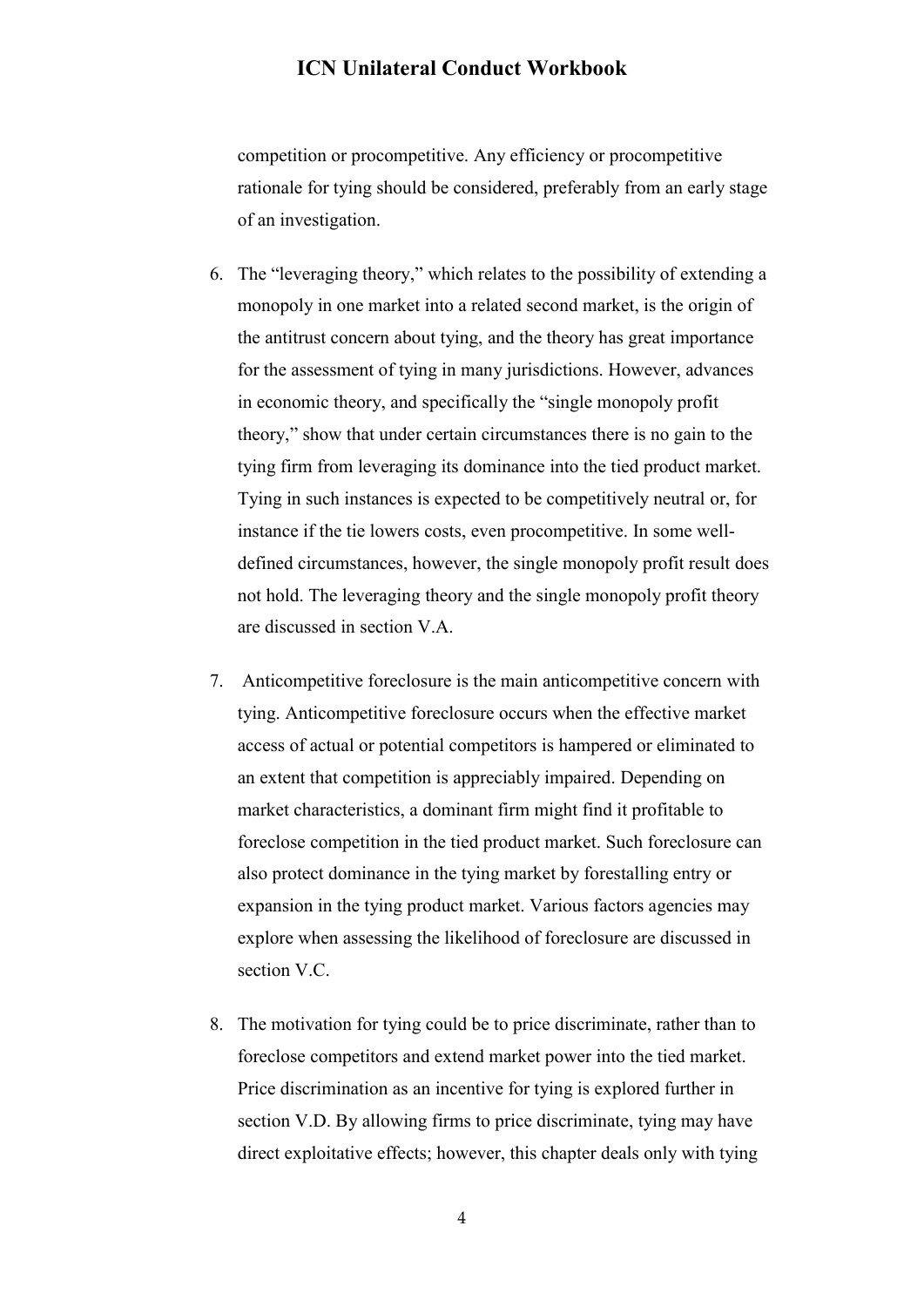as exclusionary conduct and provides no guidance on whether or when exploitative effects are a basis for condemning tying.

- 9. The undertaking concerned may provide justifications and defenses for tying. In many jurisdictions, tying is not an infringement if the party imposing the tie can justify it or show that efficiencies outweigh the anticompetitive effects of the conduct. Section VI explains different efficiencies and justifications that may arise with tying arrangements, as well as factors agencies should consider when assessing such claims.
- 10. Selling two or more things only together is a common business practice that can have procompetitive, neutral, or anticompetitive effects. Even tying practiced by a dominant firm requires a detailed, fact-based assessment to determine likely competitive effects.

## <span id="page-4-0"></span>**II. Definitions**

11. Because the terms "tying" and "bundling" are both used in the literature and jurisprudence of various jurisdictions, this section provides definitions for these terms for clarity and consistency. It should be emphasized that some jurisdictions may prescribe specific legal definitions of tying and bundling that may not be the same as the definitions used in this section.

## <span id="page-4-1"></span>**A. Tying**

- 12. In this chapter, the term "tying" refers to a practice whereby the seller of product A (the "tying" product) requires some or all purchasers of A also to purchase a separate product B (the "tied" product). While purchasers of A must also buy B, B may be offered by the seller separately.
- 13. A hypothetical example would be a seller of photocopier machines requiring that purchasers of the machines also buy toner for those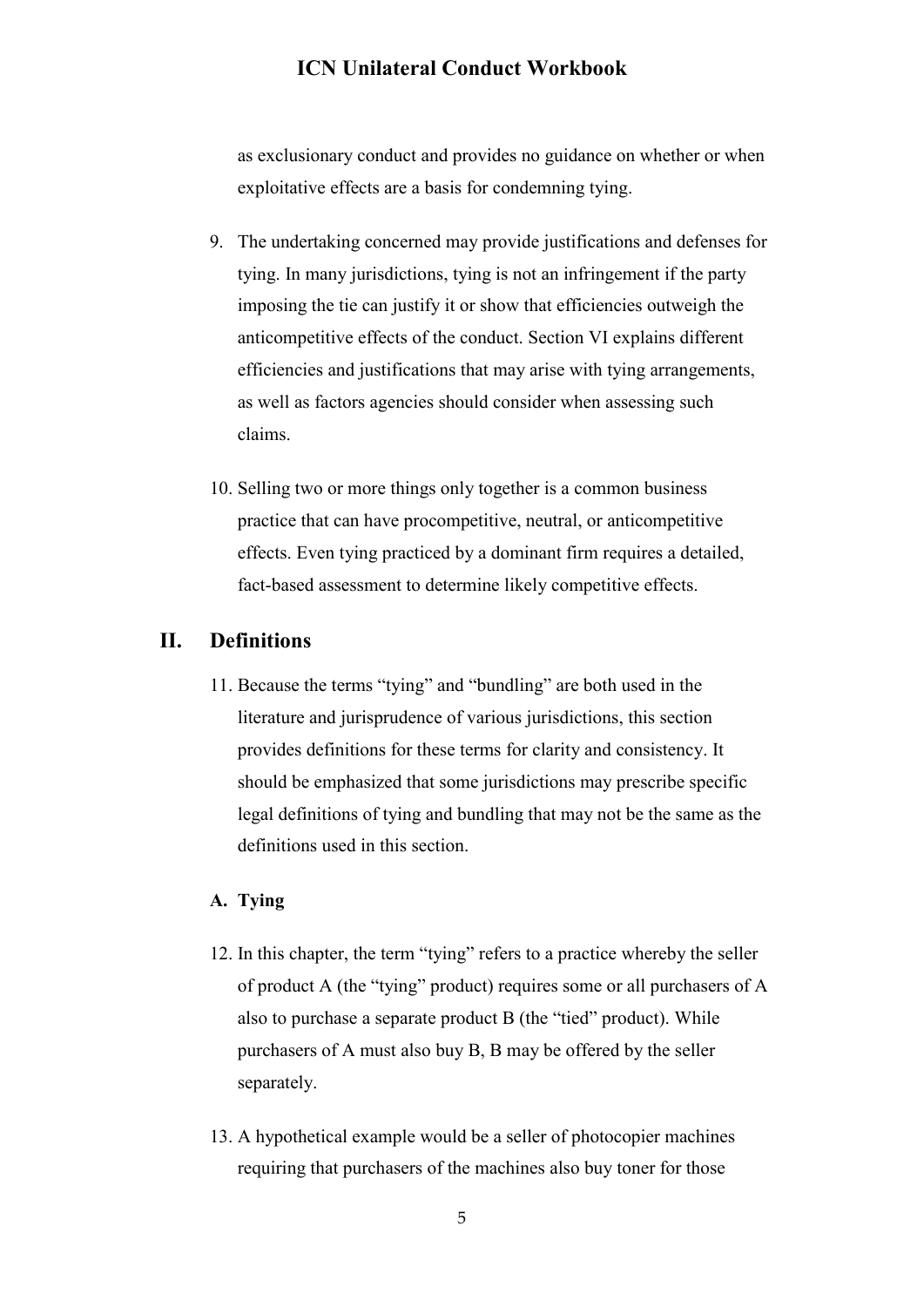machines from the same seller. In this case the photocopier is product A, the tying product, and the toner is product B, the tied product. The same toner may be sold by the seller separately for use with other photocopiers, but those who buy the photocopier from the seller are obligated also to obtain the toner for that photocopier from the seller.

14. This chapter uses the term "tying" only to describe practices meeting the legal criteria that there are two separate products and that customers are denied the choice of supplier for the tied product. These criteria are set out in section III. Usage of the term outside the context of competition law might differ. Tying as defined by competition law is not necessarily anticompetitive.

#### <span id="page-5-0"></span>**B. Bundling**

#### *(i) Pure Bundling*

- 15. The term "pure bundling" describes a practice whereby a supplier of a product supplies that product only in a bundle with one or more other products and thus will not supply the components of the bundle on a stand-alone basis.
- 16. An example of a pure bundle would be the sale of the printed version of a journal together with the online version, where neither the printed nor the online version is available for purchase separately from the seller.
- 17. As is apparent from the foregoing, a distinction between tying and pure bundling is that in a tie, product B might be sold separately by the tying firm. That said, as these terms are defined in this section there is no meaningful analytical distinction between "tying" and "pure bundling." With both, the customer, to get or use product A, must also purchase product B as well. As a result, no further distinction between tying and pure bundling will be made in this chapter.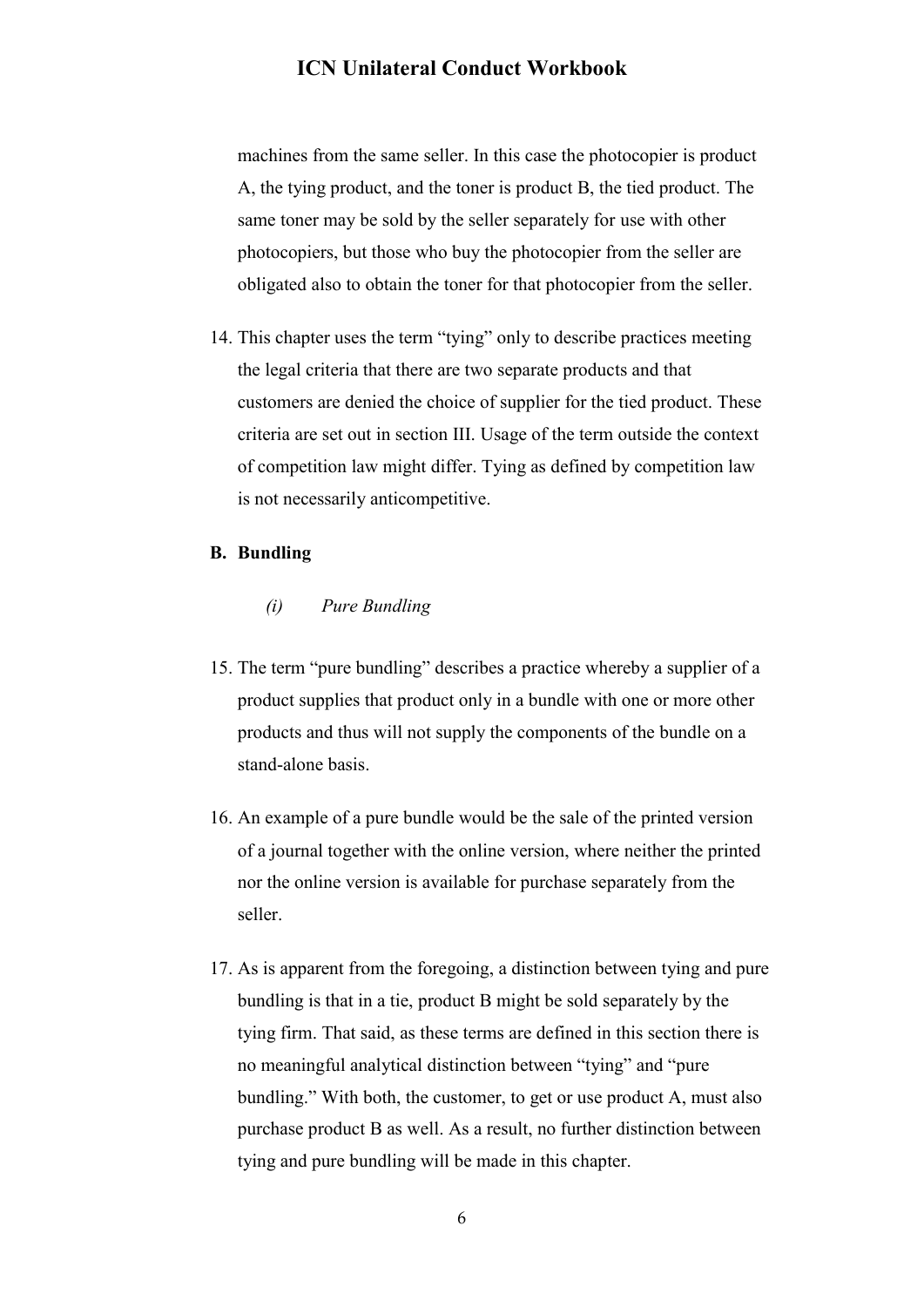#### *(ii) Mixed Bundling*

- 18. The term "mixed bundling," for the purposes of this chapter, has a different meaning than "tying" or "pure bundling." In the case of mixed bundling, separate products are sold both as part of a package and separately, however, the price is lower, or the terms and conditions are otherwise more favorable, if the components are purchased as a bundle.
- 19. Mixed bundling is within the scope of this chapter only when the difference between the price of the bundle and the price of its components if purchased separately is so large that, for all practical purposes, the practice is indistinguishable from tying or pure bundling. Between that extreme of the spectrum and the situation of only a modest discount for purchasing the bundle, the potential impact of mixed bundling may vary considerably.

## <span id="page-6-1"></span><span id="page-6-0"></span>**III. Legal Framework for Assessing Tying**

#### **A. Legal Basis**

- 20. Three types of competition laws can be used to address tying: (i) laws prohibiting abuse of dominance or monopolization, (ii) laws prohibiting anticompetitive agreements, and (iii) laws either prohibiting "tying" specifically or prohibiting defined categories of conditioned selling. Although much of tying analysis is the same under laws of all three types, this chapter considers only the application of laws prohibiting abuse of dominance or monopolization.
- 21. Laws prohibiting abuse of dominance or monopolization apply only to firms possessing substantial market power or, equivalently, firms that are dominant. When these laws are applied to tying, it is the tying product market over which the firm must be dominant. Power in the tying product market may enable the firm to force or coerce customers to purchase the tied product as well as the tying product.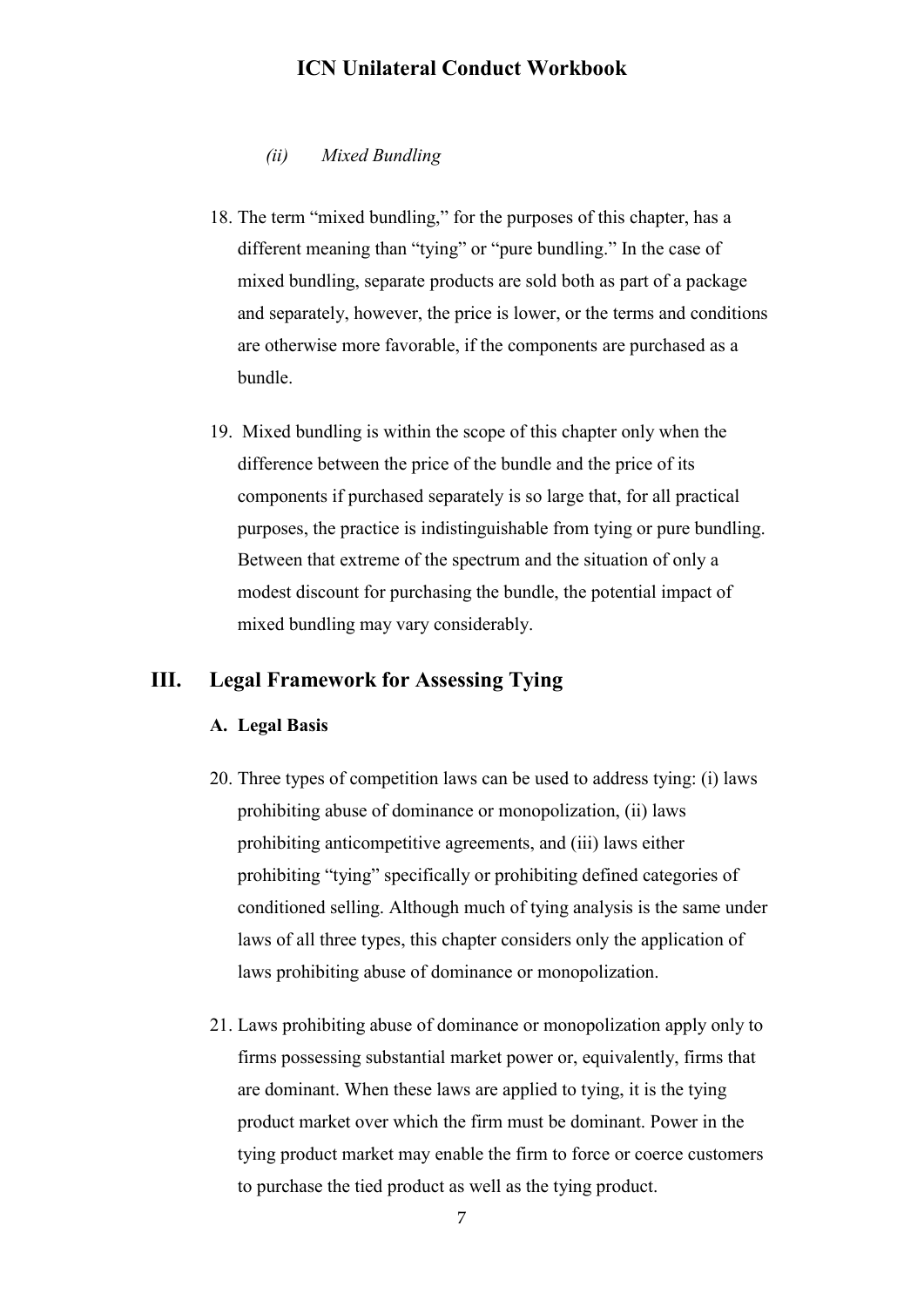- 22. Tying may be condemned on the basis of the exclusionary effects it may have. Even when no exclusionary effects are present, tying may have direct exploitative effects, for instance by allowing the dominant firm to price discriminate. As used in this chapter, however, the terms "competitive harm" and "anticompetitive effects" refer only to exclusionary effects and do not include any exploitative effects that tying might have. This chapter offers no advice on whether or when exploitative effects are a basis for condemning tying.
- 23. Tying by a dominant firm infringes laws prohibiting abuse of dominance or monopolization if the tying likely or actually has an appreciable anticompetitive effect and is not justified.
- 24. Tying is condemned mainly on the basis of anticompetitive effects in the tied product market. Tying also can constitute an infringement on the basis of anticompetitive effects in the tying product market. Jurisdictions may differ as to what sort of anticompetitive effect in either market is necessary for an infringement.

#### <span id="page-7-0"></span>**B. Evaluative Criteria**

- 25. When presented with conduct that might constitute unlawful tying, a competition agency should seek to understand the conduct's rationale and impact with a view to determining whether the conduct appreciably harms the competitive process in some relevant market. In formulating potential theories of competitive harm, academic literature and prior cases are very useful. While agencies should not necessarily be limited to theories set out in academic literature or prior cases, they should be cautious when proceeding on a novel theory of competitive harm.
- 26. Theories of competitive harm for tying all begin with foreclosing sales opportunities in the tied product market. There is no plausible theory of exclusionary competitive harm for tying that does not entail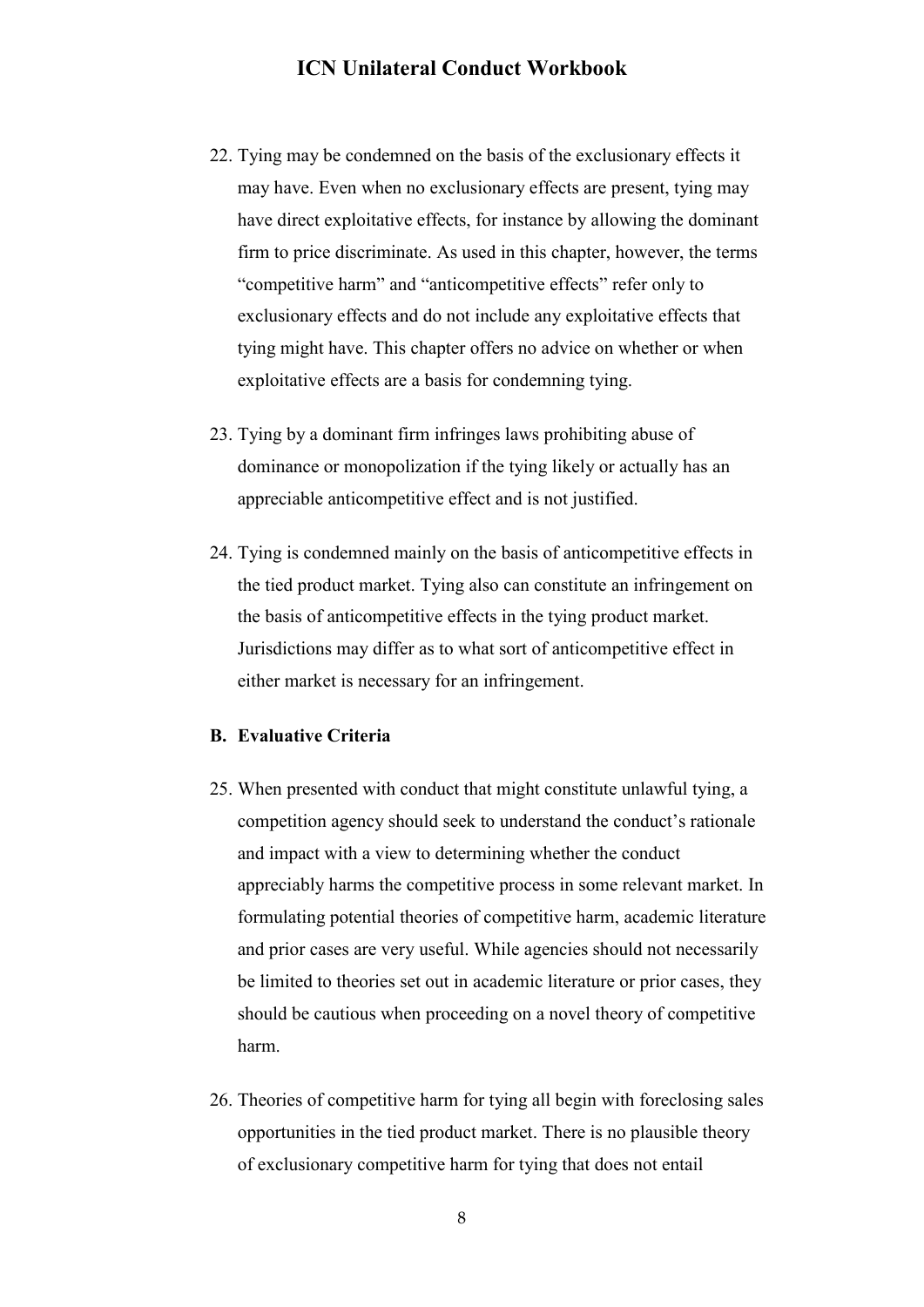foreclosure of rivals' actual or potential sales opportunities. Whether tying forecloses sales opportunities is a factual matter that sometimes demands a detailed assessment. For instance, if a dominant manufacturer requires its retailers to carry its full product line, an agency must closely examine both the impact of the tie on the distribution of rivals' substitute products through the affected retailers and the extent to which the rivals' other distribution outlets negate any impact at the affected retailers. The agency could find that rivals' sales opportunities are not foreclosed because the other distribution outlets are entirely satisfactory in reaching customers or because the affected retailers continue to carry the rivals' products.

- 27. While considering theories of competitive harm, an agency should consider the dominant firm's rationale for the tying. When the efficiency or procompetitive rationale for selling products together is strong, competition law may not treat the practice as tying for reasons discussed in paragraphs 30-32 and section IV.A.
- 28. While considering theories of competitive harm, an agency also should consider whether the dominant firm's rivals are engaging in similar conduct. When tying particular products together has a legitimate rationale, it is likely to be practiced by other significant, but not necessarily large, competitors. Healthy competition among "systems" of closely related products can exist, with each competitor offering customers a system consisting of several separate products used together.
- 29. This section sets out evaluative criteria for use in developing a theory of harm. The subsequent sections of the chapter discuss the criteria in more detail. The issues described below need not be addressed in the order presented. An agency should conduct its investigation in a way that efficiently determines whether the potentially unlawful tying constitutes an infringement.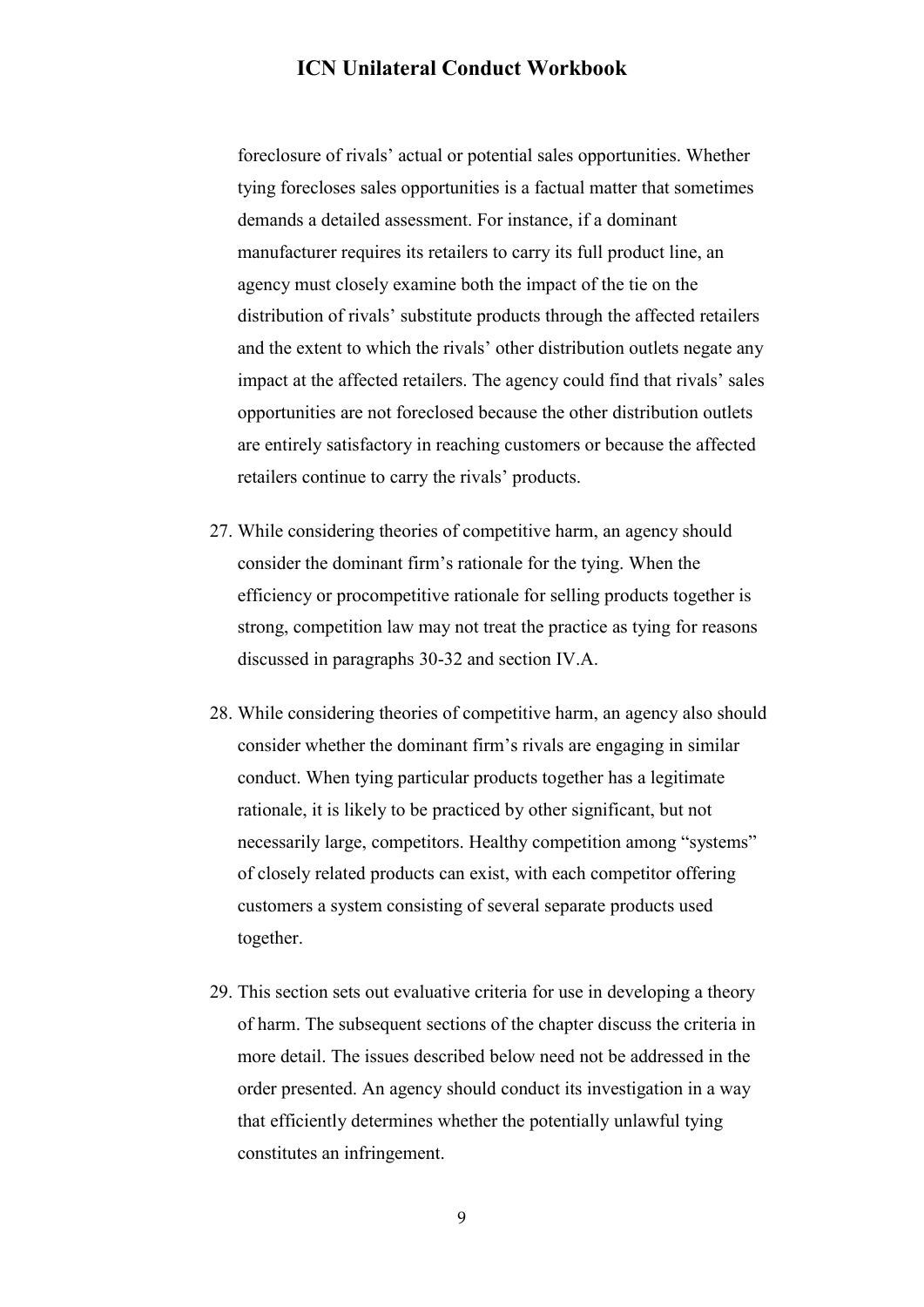#### *The Separate-Products Requirement*

- 30. Selling two or more things only together is very common, and many instances of the practice are not treated as tying under competition law on the basis that the things sold together actually are not separate products. For example, it appears that no jurisdiction takes the view that tying occurs when shoes are sold only in pairs or when automobiles are sold with wheels and tires. The rationale is that, as a matter of competition law, a pair of shoes is a single product, as is an automobile complete with wheels and tires.
- 31. As discussed in section IV, several different tests are applied by agencies and courts to determine whether products are separate. A widely used test asks whether there is substantial independent demand for the tied product, that is, demand from customers who are buying the tying product from the dominant firm but who would prefer to buy the tied product from another supplier. Another test examines efficiencies arising from the tying. A third test, which can be sufficient in scenarios like selling shoes in pairs, asks whether the conduct is a well-established practice.
- 32. Determining whether two products are separate in a tying case is different from defining the relevant market. Standard approaches to defining relevant markets determine whether substitutes are sufficiently close that they should be placed in the same relevant market, but the rationale in a tying case for concluding that two things are not separate products is not that they are close substitutes; indeed, tying cases nearly always involve complements. Applying conventional market delineation criteria, the tied and tying products typically would be found to be separate relevant markets. Shoes and laces may be in distinct relevant markets even though shoes with laces are treated as a single product in a tying case.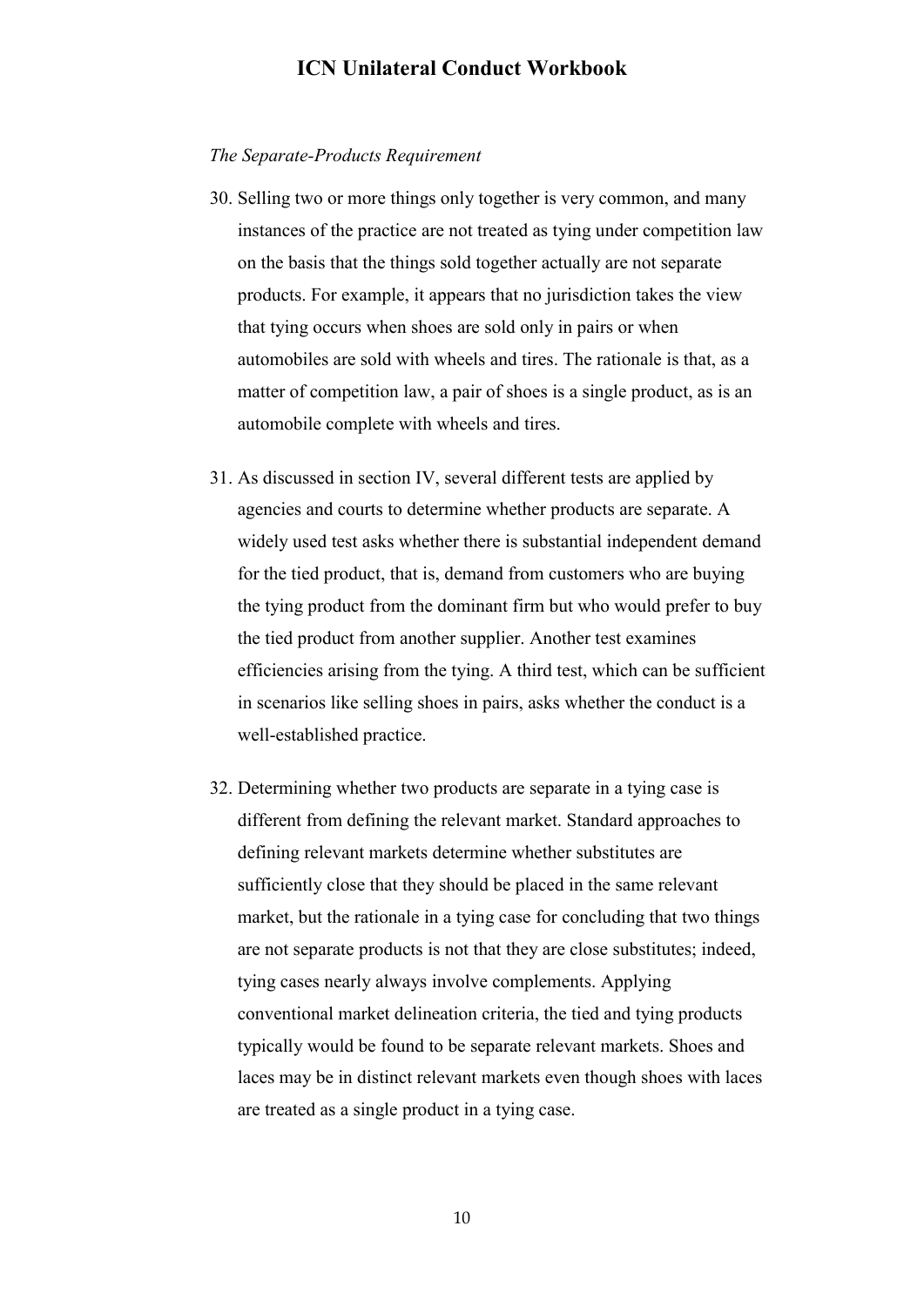#### *The Forcing or Coercion Requirement*

- 33. Competition law treats the sale of two separate products as tying when, at least as a practical matter, a supplier of the tying product denies customers a choice of supplier for the tied product. The words "forcing" and "coercion" are sometimes used to describe this essential feature of tying, and this chapter uses those words interchangeably. There is no forcing when all, or nearly all, customers prefer to obtain the two separate products from the same supplier.
- 34. When a single transaction is involved, forcing exists if: (i) a seller enforces a policy of selling the tying product only to customers that simultaneously purchase the tied product, (ii) separate products are physically integrated together, or (iii) two products are offered for sale both separately and in a bundle discounted enough that practically no customer could be expected to purchase just the tying product.
- 35. When a durable product and a consumable complement are involved, forcing exists if: (i) the seller enforces a policy of selling under contracts specifying that customer must purchase all (or most) of the consumable complement from the tying seller, (ii) separate products are designed so that the tying product can be used only with the tied product of the same supplier, or (iii) customers failing to purchase the tied product from the seller of the tying product face a punishment that practically no customer can be expected to accept willingly.
- 36. Means by which a dominant firm can force a tie are discussed further in section IV.

#### *Market Definition and Market Power*

37. An agency cannot condemn tying under laws prohibiting abuse of dominance or monopolization without first determining that the tying firm is dominant. However, an agency investigating a tying allegation might conclude that there has been no infringement without ever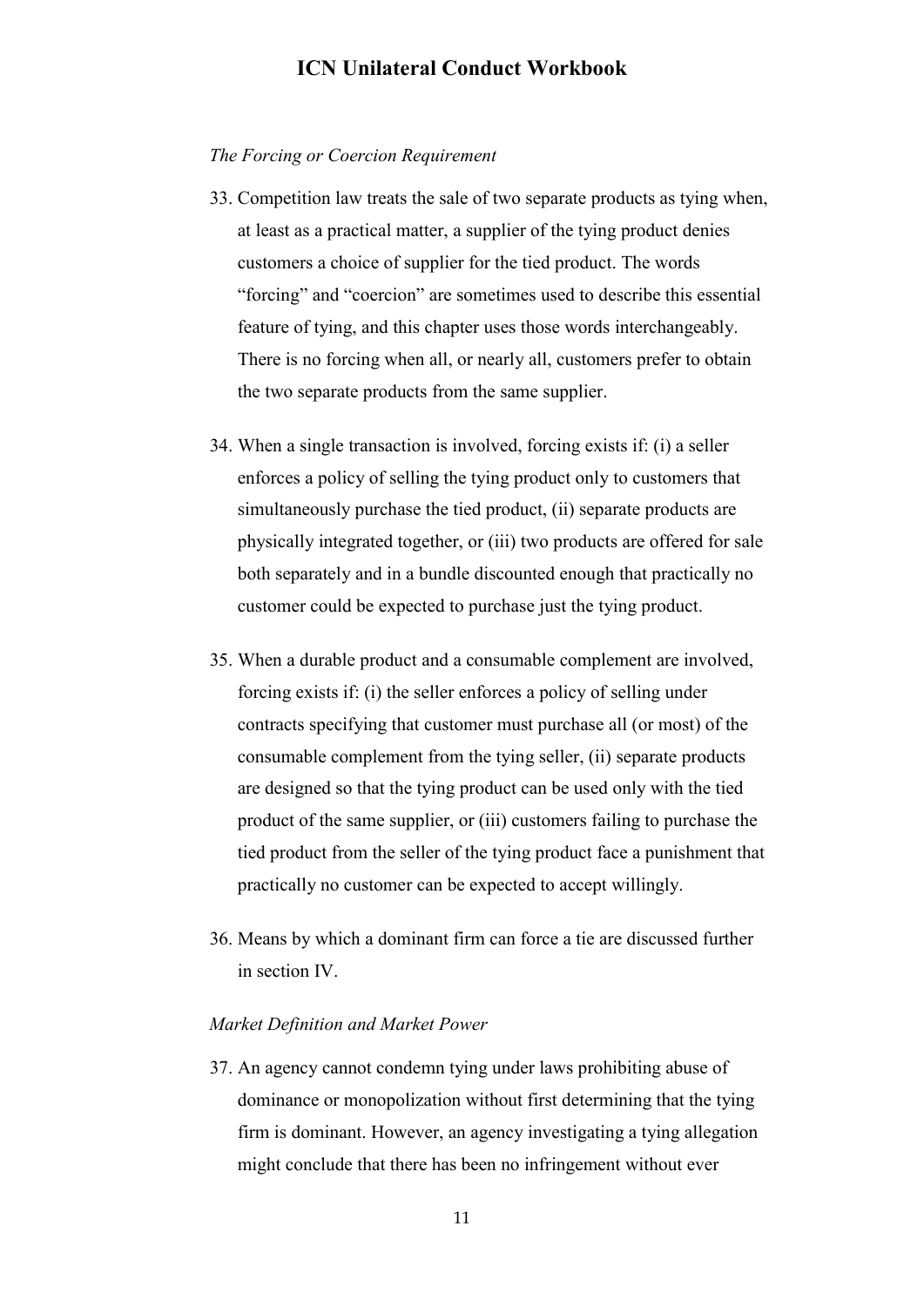considering market power either on the basis that separate products are not involved or that forcing is not present.

38. Market definition and the assessment of market power are not considered in detail in this chapter because market power and assessing dominance are discussed extensively in Chapter 3 of this Workbook: Assessment of Dominance.

#### *Anticompetitive Effects, Procompetitive Justifications, and Defenses*

- 39. Most jurisdictions treat tying as an abuse of dominance or monopolization only when it is shown to have an actual or likely anticompetitive effect. The assessment of competitive effects is discussed in detail in section V below.
- 40. As a result of the separate-products requirement, much of the efficient and procompetitive conduct that could possibly be treated as tying is not treated that way under competition law. Moreover, conduct that is treated as tying under competition law can be justified, and agencies should consider justifications and defenses put forward before finding an infringement. Justifications and defenses are discussed in detail in section VI below.

## <span id="page-11-1"></span><span id="page-11-0"></span>**IV. Characteristics of Tying**

#### **A. Separate-Products Requirement**

- 41. As explained in section III, the existence of separate tying and tied products is a threshold matter in a tying case. This can be a difficult and contentious inquiry because decisions can rest on everything from operational characteristics to commercial custom and history.
- 42. Jurisdictions may differ in how they approach the assessment of whether separate products exist. Most agencies consider demand for the tying and tied products. Agencies may also consider whether selling the products together furthers efficiencies. They may also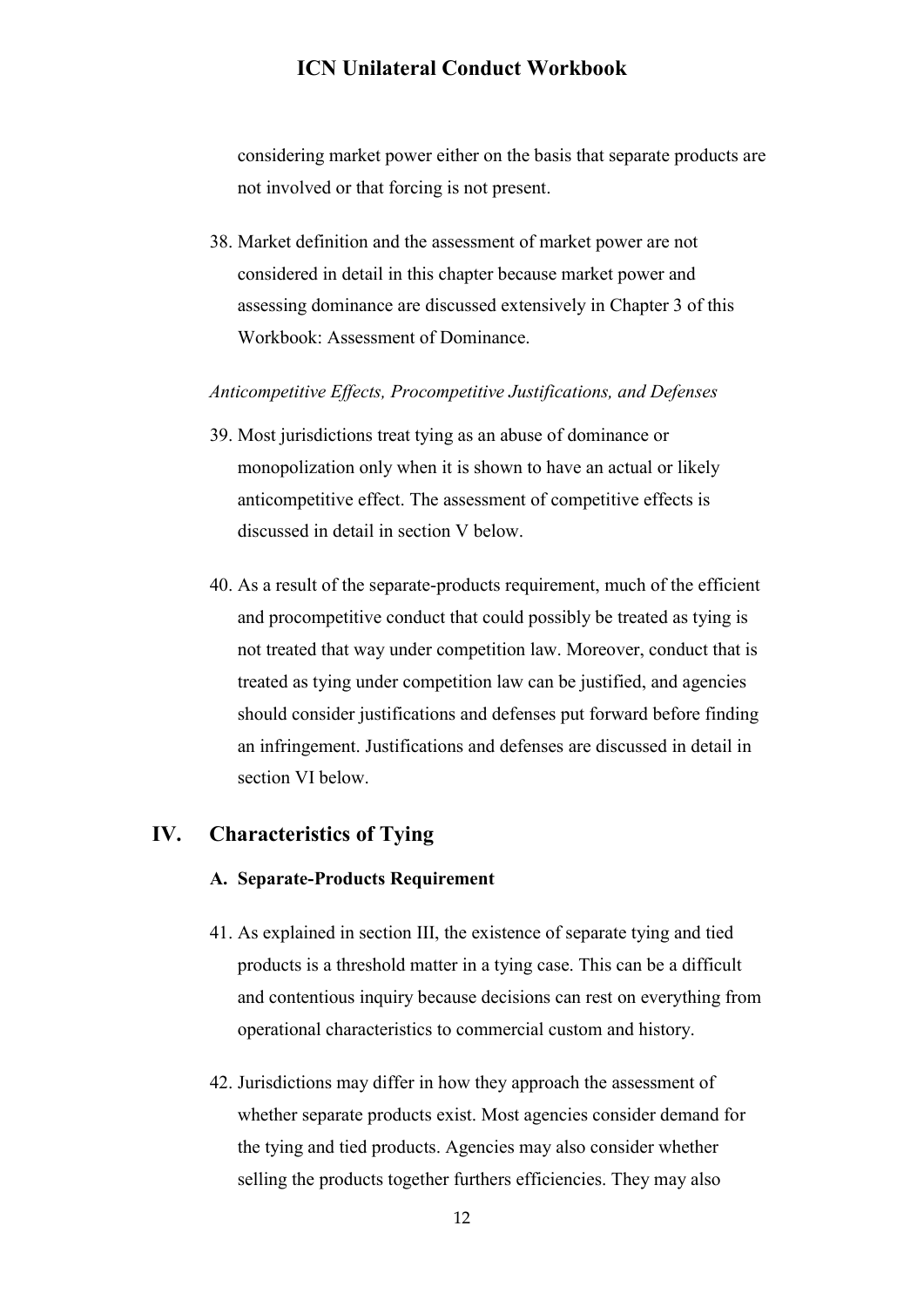consider whether there is a widespread practice to sell the products together, and firms' product design decisions.

#### *(i) Customer demand*

- 43. The primary means by which most jurisdictions assess whether separate products exist is through the analysis of demand for the products.
- 44. The question of whether the products should be regarded as separate is affected by whether there is sufficient demand for the tied product for it to be efficiently offered separately. Agencies use a number of factors to determine the sufficiency of demand.
- 45. The analysis of whether "sufficient demand" exists for there to be a finding of separate products often begins by considering the number of customers that likely would purchase the tied product from a supplier other than the dominant firm, were they given a choice of doing so. A finding of separate products is proper if the number of buyers that likely would purchase the tied product from a supplier other than the dominant firm is large enough to make the stand-alone supply of the tied product (that is, without also supplying the tying product) a viable business. When the tied product has uses other than with the tying product, that can affect the viability of stand-alone supply of the tied product, but the existence of demand in those distinct uses is not directly relevant to the sufficient demand test for separate products.
- 46. Some agencies also take indirect evidence of demand into account. The existence of firms supplying the constituent components separately may suggest that there is sufficient separate demand. By contrast, evidence that firms without market power bundle the components may provide indirect evidence of insufficient separate demand, especially where the bundling practice is widespread.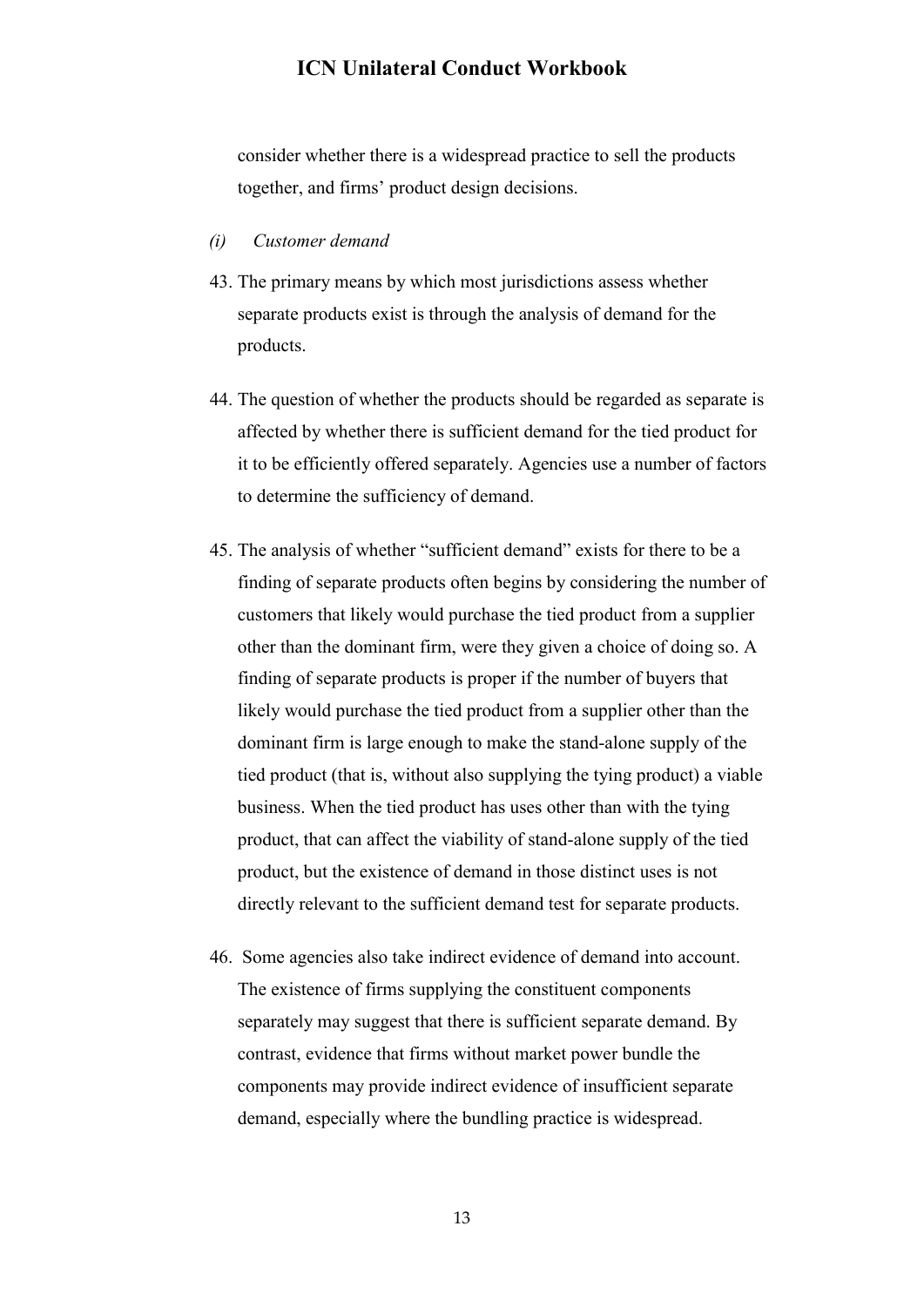- 47. In assessing demand, agencies should consider whether customer behavior may already have been altered by existing tying practices, which should be taken into account in the analysis of demand.
- (ii) *Efficiencies*
- 48. In addition to demand, some jurisdictions also consider efficiencies in deciding whether two separate products exist. Sometimes a direct enquiry is made into the efficiencies of producing or distributing the tying and tied products together.
- 49. Where customers demand a combined product, and it is also more efficient to produce a combined product, the outcome of the analysis of both demand and efficiencies may overlap.
- 50. Where a new product contains bundled components, there may initially be no separate demand for the constituent components in a new product. Over time, separate demand may emerge for the tied component. The outcome of the analysis of demand and efficiencies may diverge as demand emerges for the constituent components. In deciding whether separate products exist, agencies should consider both the emergent demand for the components contained within the new product, and the efficiencies associated with the combined product.

#### *(iii) Well-established practices*

51. In some jurisdictions, agencies may determine that two products are not separate when selling them together is a well-established practice on the basis that it may indicate that it is an efficient way to satisfy customer demand. However, even long-standing practices could potentially be anticompetitive, despite their persistence, and the fact that a selling practice is well-established by a dominant company alone may not be a useful indicator that two products are not separate.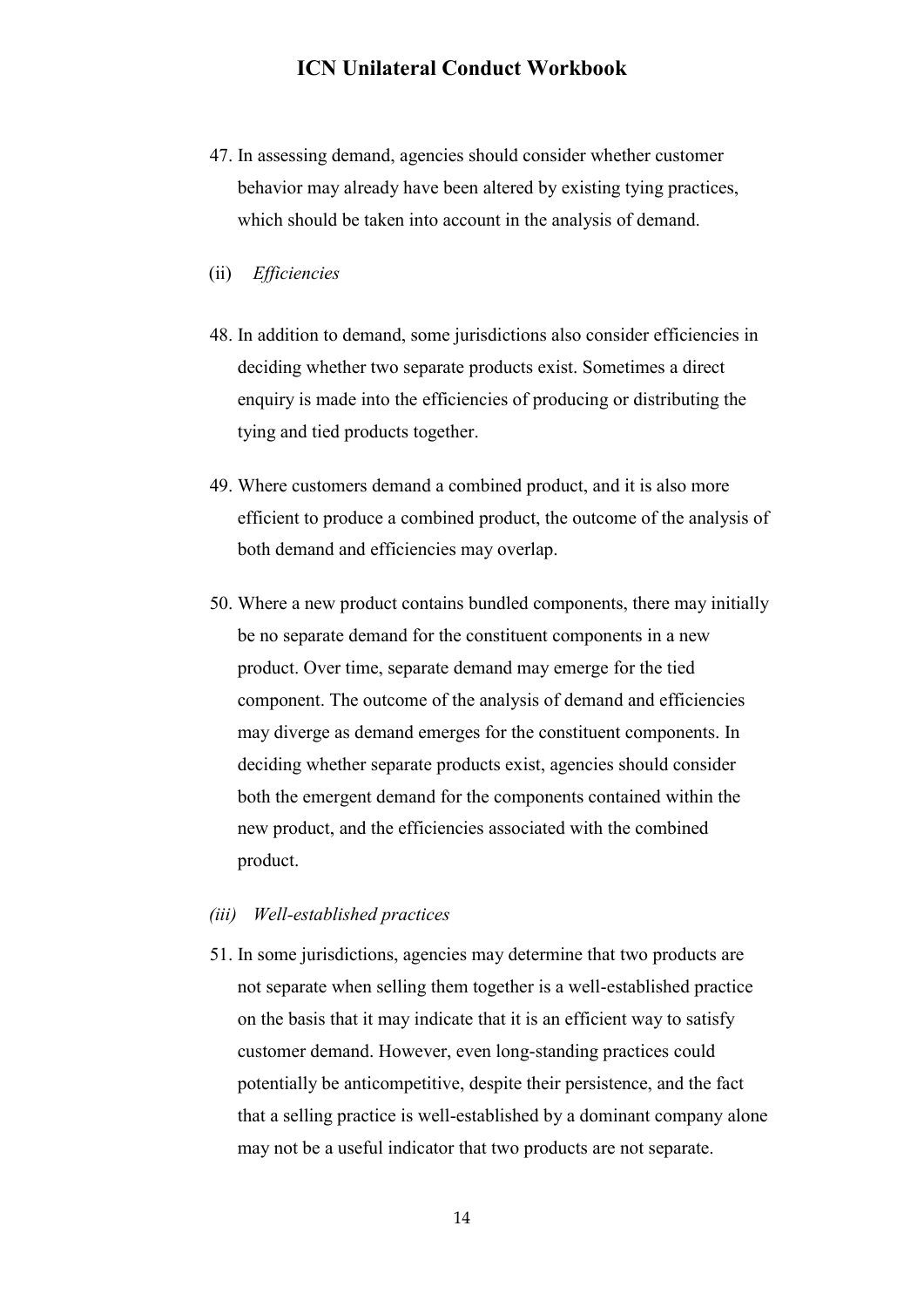- 52. Agencies must also consider whether changes in circumstances undermine inferences from past practice. Products long separate could cease to be separate, and vice versa, with changes in technology or tastes. In addition, allegations of tying can arise with new products for which there are no established sales practices.
- *(iv) Product design decisions*
- 53. Jurisdictions differ on whether, and under what circumstances, a firm's product design decision can constitute tying, and there is little experience in applying the separate-products requirement to product design. Efficiently combining the functions of several separate products in a new product that caters to customer demand should not be viewed as tying. On the other hand merely bolting two plainly separate products together certainly is tying, as is creating technical incompatibilities that serve no purpose other than to force customers to purchase complementary products from the same seller.
- 54. In sum, in deciding whether separate products exist, agencies should take a context-sensitive approach to efficiencies, demand, as well as other factors.

#### <span id="page-14-0"></span>**B. Single and Multiple Transactions**

- 55. Tying can involve either a single transaction or multiple transactions between the supplier and the purchaser(s) of the tying and tied products.
- 56. With bundling and some ties, the practice is complete in a single transaction between the seller and the purchaser in which the purchaser pays one price for both products.
- 57. Multiple transaction ties, on the other hand, involve a continuing relationship between the seller and the purchaser. In other words, tying occurs when a firm requires customers to purchase follow-on products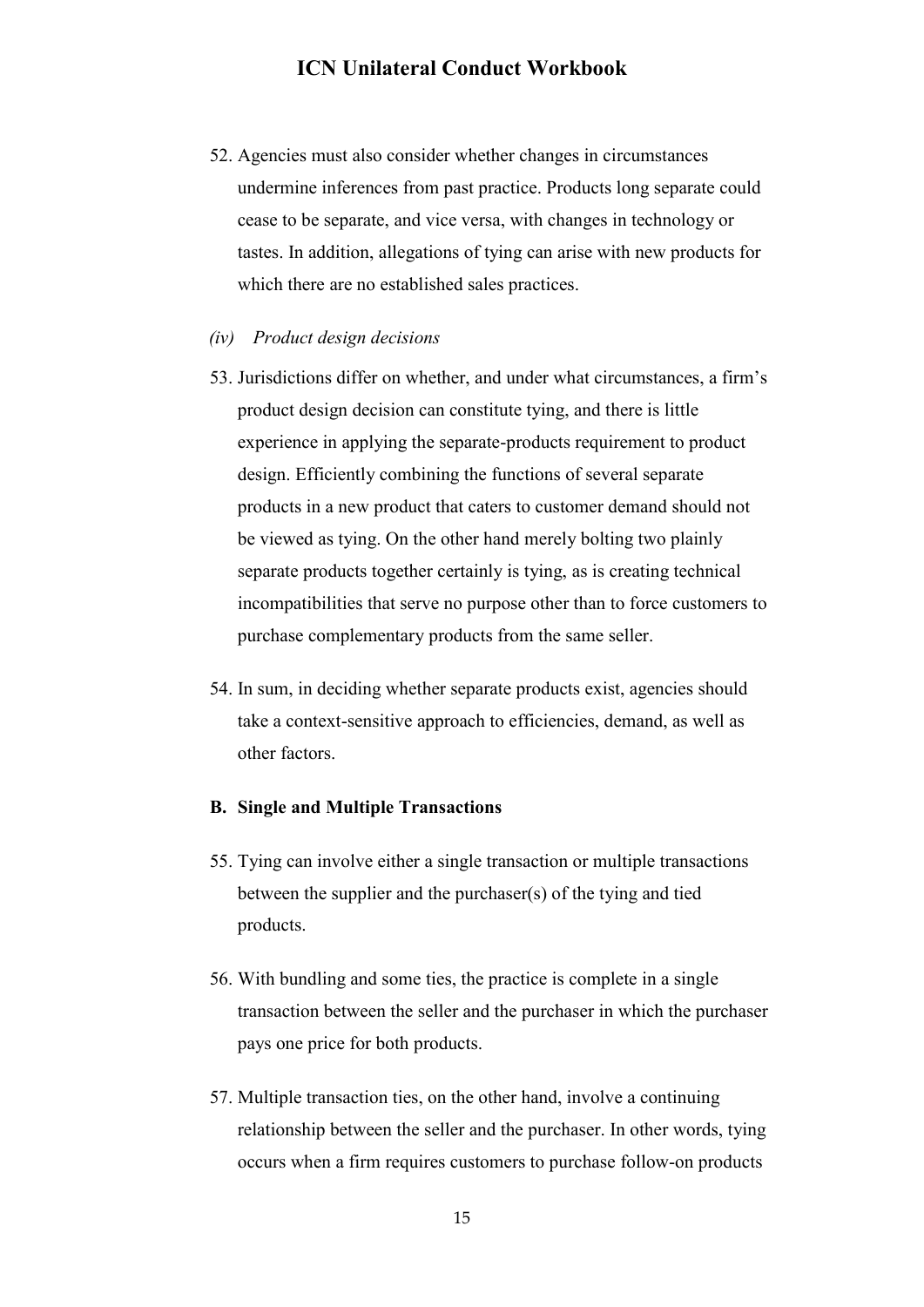from that firm. Such ties often involve a durable product (e.g. a printer) and a complementary product (e.g. toner) or service (e.g. repair).

- 58. These complementary, or follow-on, products are typically available on a stand-alone basis. Purchasers of durable goods may be obliged to purchase follow-on products or services from the same supplier. If so, those purchasers will be forced to enter into multiple transactions with the supplier during the life of the durable product.
- 59. There are two key characteristics of such multiple transaction ties. They generally arise in circumstances where (i) the relationship between the tying and the tied product is complementary, as where the two products are used together, and (ii) the tied product is supplied in variable proportions depending on the buyers' demand. More intensive users of the tying product will purchase more units of the tied product, and thus selling the tied product at an above-market price may represent a form of price discrimination that favors lower-volume purchasers over higher-volume purchasers.

#### <span id="page-15-0"></span>**C. Means of Implementing a Tie**

60. As discussed in section III, competition law treats the sale of two separate products as tying only when customers of the tying product are denied the choice of supplier for the tied product. There are many ways for a supplier to create and enforce a tie. It may be enforced through explicit contractual terms, technical specifications, or sales practices conditioning the supply of the tying product on the customer's purchase of tied products from a particular supplier.

### *(i) Contractual tying*

61. A seller can implement a tie through contractual conditions. For example, a dominant supplier of photocopying machines might contractually oblige a customer to buy only the dominant firm's toner for use in the machine.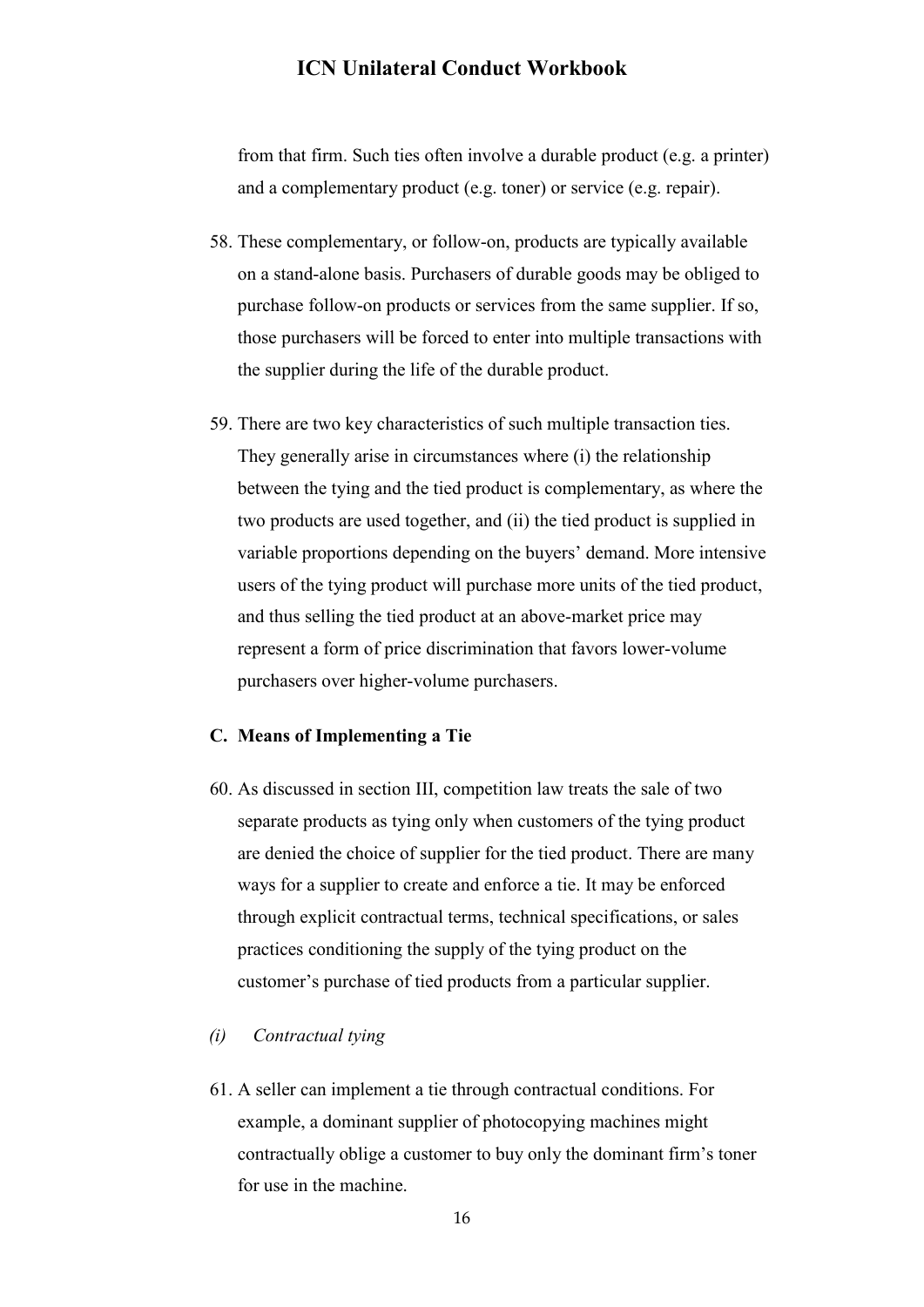#### *(ii) Technical/Technological tying*

- 62. Alternatively, the seller can employ a technical/technological tie where the tying and the tied product are physically integrated or designed in such a way that the products only work together. For example, a dominant supplier of photocopiers might technically tie consumables by designing the photocopier to work only with its toner cartridges.
- *(iii) Policy or practice*
- 63. Tying may also be implemented through a policy or practice of a dominant actor that is not implemented through contractual conditions. A dominant company may have a unilateral policy that (i) makes its sale of one product or service conditional upon the purchase of another (tying), or (ii) effectively forces customers to buy only a bundle consisting of two or more products (pure or mixed bundling). The latter may be accomplished by pricing the bundle far below the sum of the separate prices set for the components or by offering clearly inferior commercial terms for the standalone sale.
- 64. For example, a customer may choose to purchase the tied product to avoid a unilateral refusal to supply the tying product, or a refusal to honor guarantees if competing tied-market products are used. In these circumstances the refusal should amount to more than simply an inducement to purchase the tied product, and customers failing to purchase the tied product must face a punishment that practically no customer would accept.
- 65. A tie may also arise in cases stopping short of expressly conditioning the purchase of the tying product on the purchase of the tied product. Suppliers may effectively force customers to buy the tied product by applying a sufficiently large discount to a bundle to make the purchase of the separate products uneconomic. In such cases the discount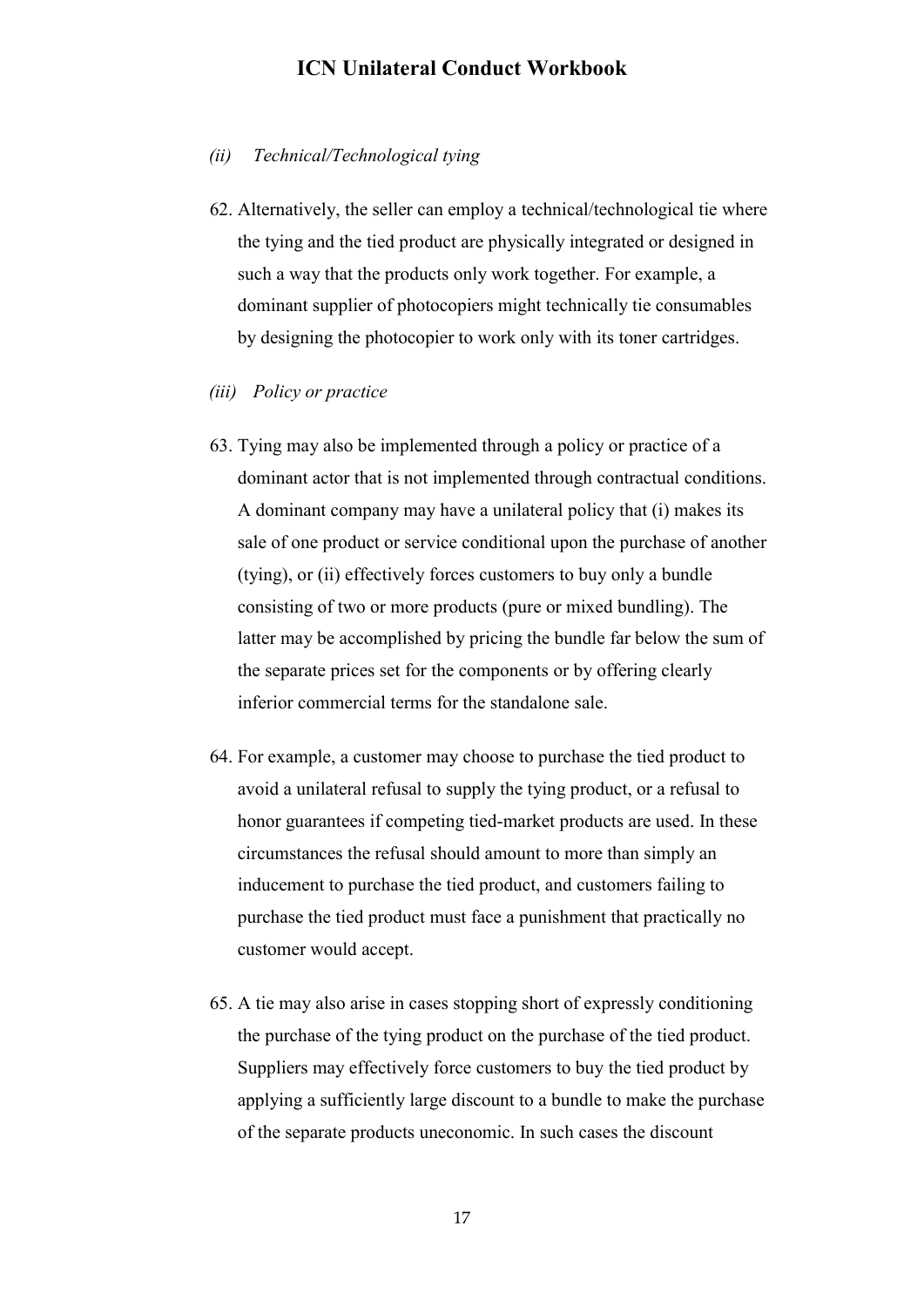effectively conditions the purchase of the tying product on the purchase of the tied product.

## <span id="page-17-0"></span>**V. Evaluating Competitive Effects**

66. The primary theory used to evaluate the competitive effects of tying is the "leveraging theory" according to which a dominant firm might use its dominant position in a manner that allows it to foreclose competition and thereby to extend its market power to a related market. Foreclosure of sales opportunities in the tied product market is the mechanism of anticompetitive harm associated with tying practices. Anticompetitive foreclosure may occur in the tying product market as well as in the tied product market. The incentive to tie could also be to price discriminate, increasing profits by charging prices closer to customers' willingness to pay for the tying product.

#### <span id="page-17-1"></span>**A. Leveraging**

- 67. According to the leveraging theory, a firm with market power in one market could use this market power to extend its power into a second market and thereby increase profits. Under certain conditions, tying separate products and thereby forcing customers to purchase them together may be an effective way to achieve such leveraging.
- 68. Competition concerns based on the leveraging theory have been tempered by advances in economic theory including the "single monopoly profit theory," which provided the central criticism of the leveraging theory, and later work further refining the applicability of this theory. Put simply, the single monopoly profit theory posits that, under certain market conditions, a firm with monopoly power in the tying market maximizes profit by charging a competitive price in the tied market. This pricing incentive holds even if the firm is the sole seller in the tied market. Consequently, according to this theory, if we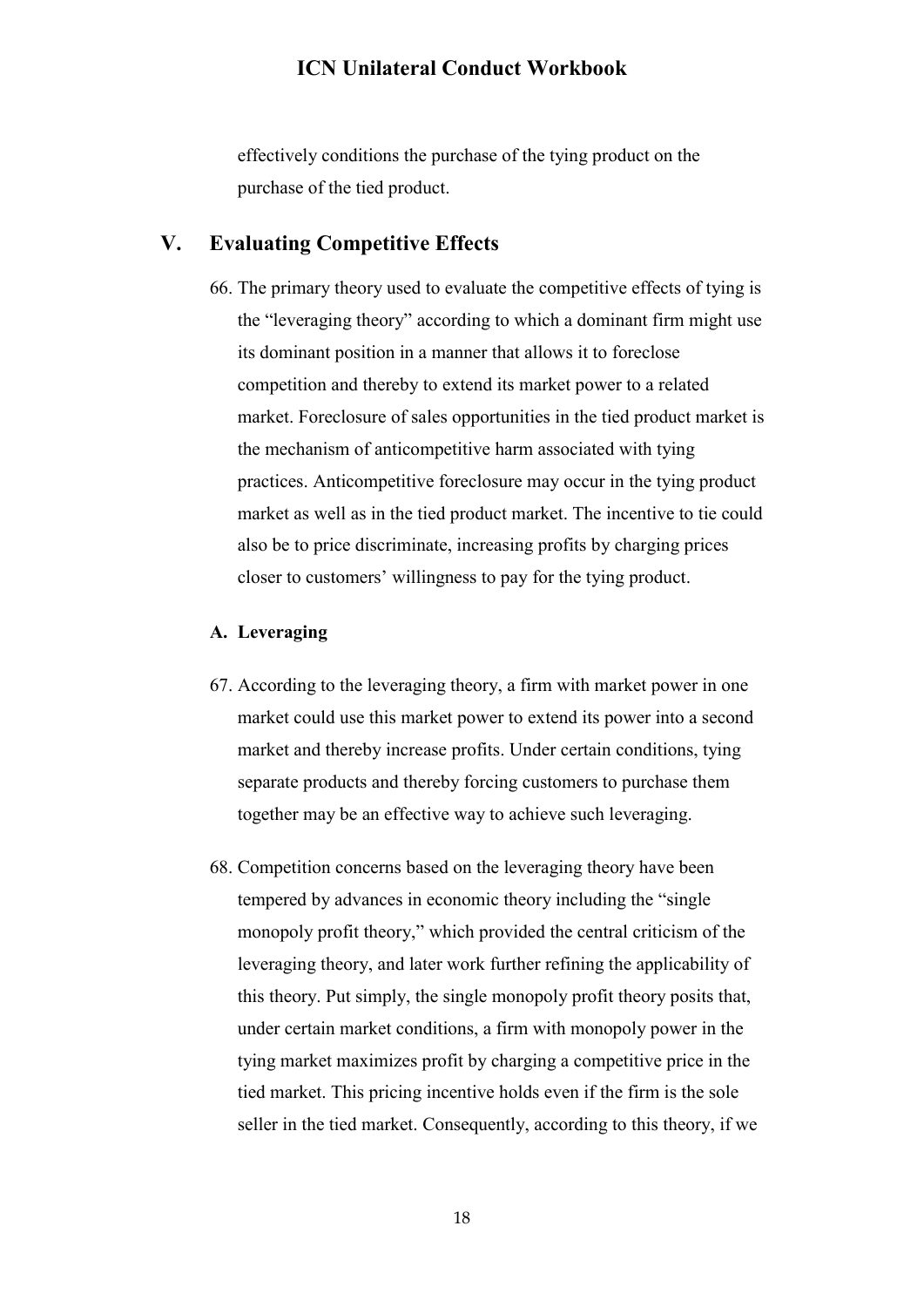observe tying, then it must be for a reason other than to leverage market power.

- 69. The single monopoly profit theory is applicable when the tied product is always used with the tying product and in fixed proportion. Under this scenario, customers always use monopoly product A with competitive product B. This joint consumption implies that there is effectively a single monopoly profit associated with their joint sale. Thus, a monopolist of A maximizes its profits by determining the profit-maximizing monopoly price for  $A + B$  and pricing A at that price minus the competitive price of B. The A monopolist extracts the entire combined monopoly profit through the pricing of product A, and has nothing to gain from additionally monopolizing the sale of B because it would find it optimal to continue charging the competitive price for B. Consequently, tying under the foregoing circumstances must occur for a reason other than to leverage market power.
- 70. Although the archetypal form of the single monopoly profit result involves a tied product market that is competitive and does not exhibit economies of scale, the theory can hold in broader circumstances. Even with scale economies and an oligopolistic market structure in the tied market, if the tied product is a complementary product used in fixed proportions with the tying product, and has no other uses beyond that as a complement to the tying product, the single monopoly profit result still holds. The key condition is that the dominant firm's tying product is essential for all uses of the tied product, which implies that the dominant firm always benefits from greater sales of the tied product, even if it is a rival's product. In fact, to the extent that a rival's product is differentiated, it expands sales in the tied product market, which can lead to even greater profits for the dominant firm in the tying market.
- 71. However, in market circumstances outside of those just described, leveraging can result in an extension of market power. Specifically,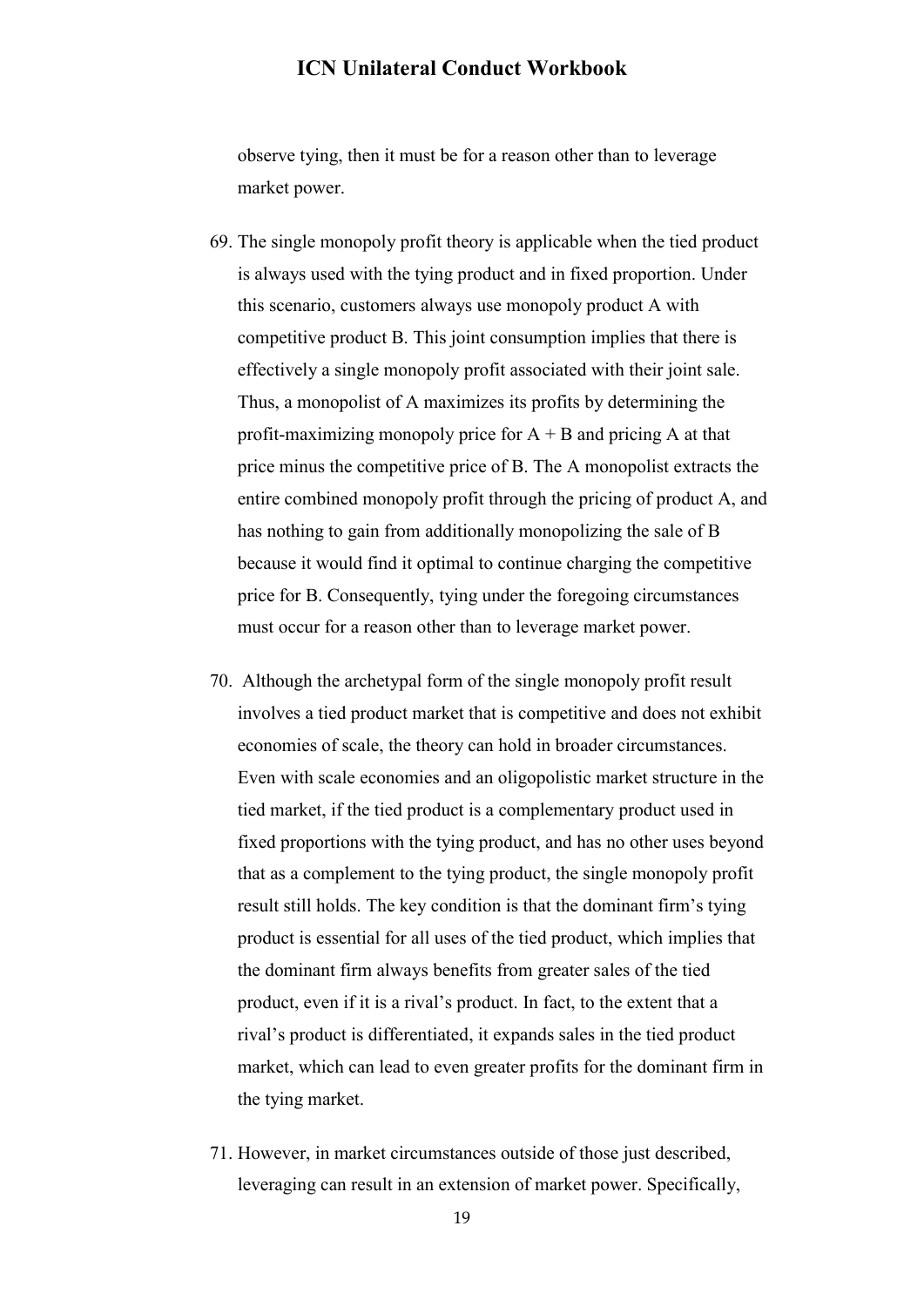leveraging can occur if the tied product has uses unrelated to the tying product. Similarly, leveraging can occur if the tying product is durable and upgrades are important. In both instances, foreclosing competition in the tied product market can allow a dominant firm to acquire additional market power. A dominant firm's ability to leverage market power into the tied market therefore can depend on conditions in the tied market. These conditions are more formally detailed in section V.C.

- 72. The ability and incentive of a dominant firm to leverage its market power can be illustrated through a simple scenario. Suppose the only hotel in a given area requires its guests to use its shuttle bus. If local residents also use shuttle buses, and the viability of a rival shuttle bus requires making sales to the hotel guests, the tie could force the rival to scale back its operations. The tie might thereby keep rival suppliers inefficiently small and high-cost, which may even result in their exit from the market. The tie thus could allow the hotel shuttle bus to exercise market power over locals who do not use the hotel but who do use the shuttle bus. The tying firm extracts monopoly rent not only from customers of the tying product, but also from customers of the tied product who do not buy the tying product.
- 73. A dominant firm's tying adversely affects the demand for rival products in the tied market, which may induce anticompetitive foreclosure if the demand for the rivals' products is reduced below a point at which rivals can profitably compete in that market.

#### <span id="page-19-0"></span>**B. Anticompetitive Foreclosure**

74. As mentioned in section III, anticompetitive foreclosure is the main antitrust concern with tying. In the competition law context, foreclosure describes a situation in which a firm eliminates or impedes actual or potential competitors' access to a market. Such foreclosure of rivals may lead to anticompetitive foreclosure if it is substantial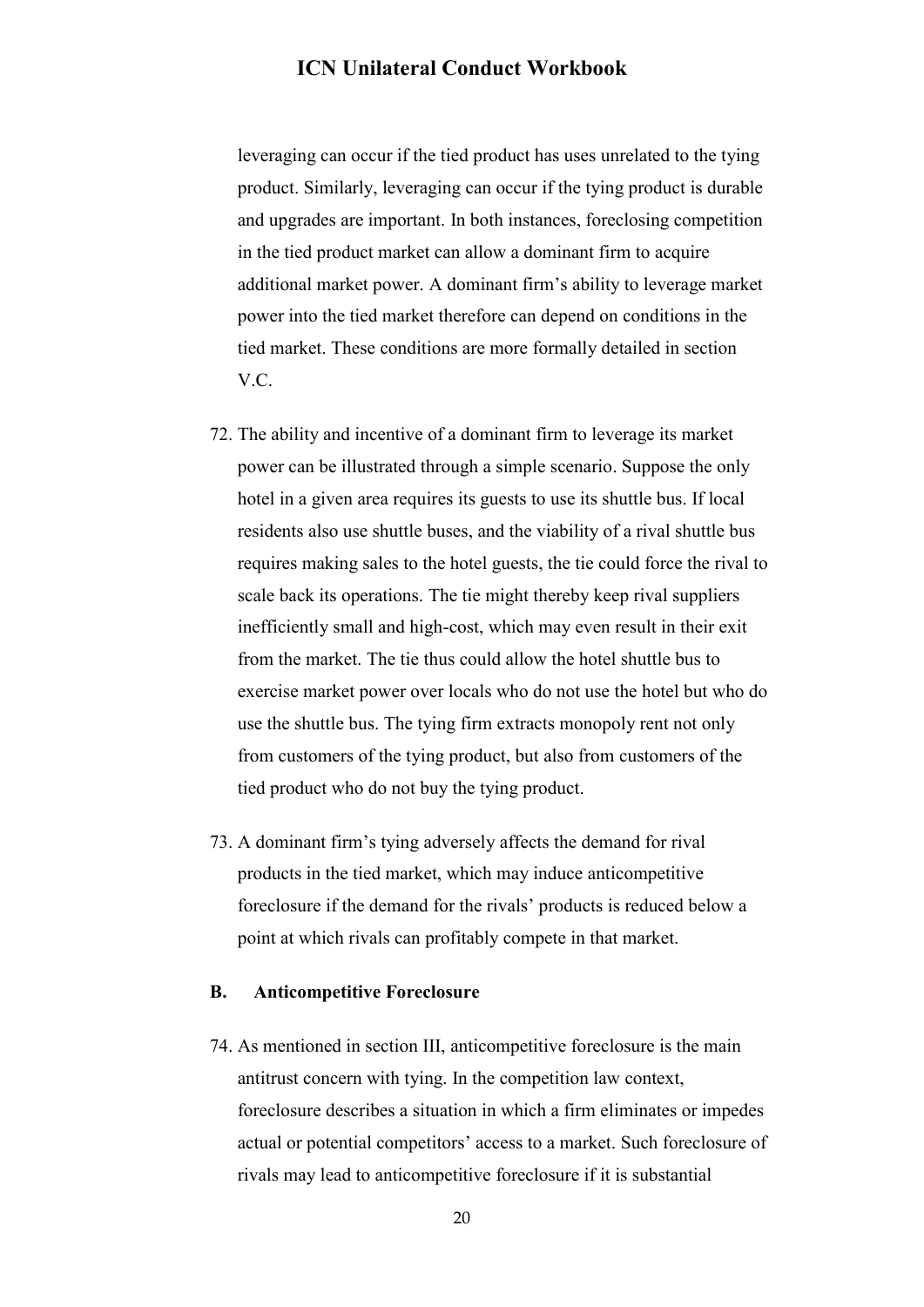enough to make alternative sources of supply or distribution unavailable, more expensive, or less effective. Because foreclosure of a rival need not foreclose competition, agencies should ensure that they examine both possible effects. Anticompetitive foreclosure as a result of tying can occur in the tied market and/or in the tying market.

#### *Anticompetitive Foreclosure in the tied market*

- 75. Foreclosure in the tied market involves a dominant firm using its market power in the tying market to weaken competitors in the tied market (partial foreclosure), drive them from the tied market altogether (full foreclosure), or prevent the successful entry of new competitors in the tied market.
- 76. The mechanism by which foreclosure occurs in the context of tying is as follows: by forcing customers of the tying product to purchase the tied product, the dominant firm reduces the sales volumes of rivals and the expected sales of potential entrants. Under certain conditions, this reduction in sales can lead to anticompetitive foreclosure.

#### *Anticompetitive Foreclosure in the tying market*

- 77. Anticompetitive foreclosure in the tying market can be a concern when a dominant firm is seeking to protect its leading position in the tying market from new entrants that might otherwise enter and undermine its market power.
- 78. The scenarios in which anticompetitive foreclosure occurs in the tying market are less straightforward than in the case of anticompetitive foreclosure in the tied market. One scenario is as follows: If the dominant firm is concerned about entry into the tying product market, and entry into the tied product market is a precursor for entry into the tying product market, then the dominant firm may foreclose entry in the tied product market in order to foreclose entry into the tying product market. In another scenario, the dominant firm faces the threat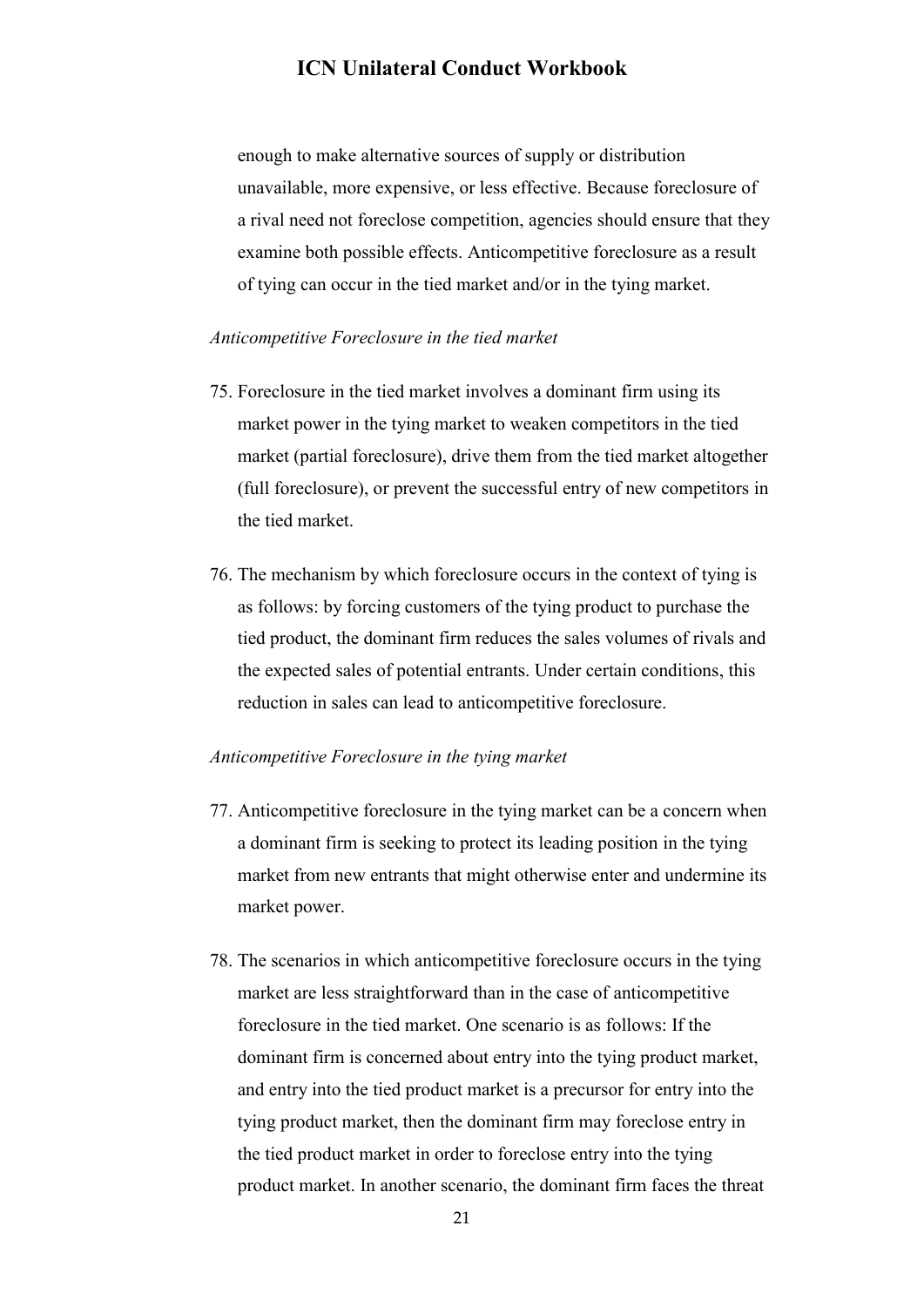of entry on both the tied and tying product markets. Tying by the dominant firm makes successful entry in either market dependent on simultaneous successful entry in both markets. The tie therefore increases the risk faced by potential entrants, since successful entry in either market is uncertain and entails some sunk investment.

#### <span id="page-21-0"></span>**C. Relevant Factors in Assessing the Likelihood of Foreclosure**

79. The main factors affecting the likelihood of foreclosure occurring are discussed below. These factors relate primarily to competitive conditions in the tied market, consumption patterns, and the complementarity between the tying and tied products. They affect both the incentive and ability of a dominant firm to use tying anticompetitively.

#### *Competitive conditions in the tied market*

80. The incentives to use tying anticompetitively can depend on the degree of competition in the tied market. Strong competition in the tied market tends to weaken the incentive to tie because it implies low prices in that market, which lead to high demand for the tying product if the products are complements. On the other hand, weak competition conditions in the tied product market can create an incentive for a dominant firm to engage in tying. The effect of tying under these circumstances would be lower tied-product prices for customers subjected to the tie. The dominant firm uses lower tied-market prices to increase its highly profitable sales in the tying product market. The effect of tying under these circumstances likely would be lower prices in the tied market.

#### *High fixed costs and other sources of scale economies*

81. If the tied market is characterized by significant economies of scale, tying by the dominant firm may reduce the output of its competitors and thereby increase their average costs. In some cases, competitors'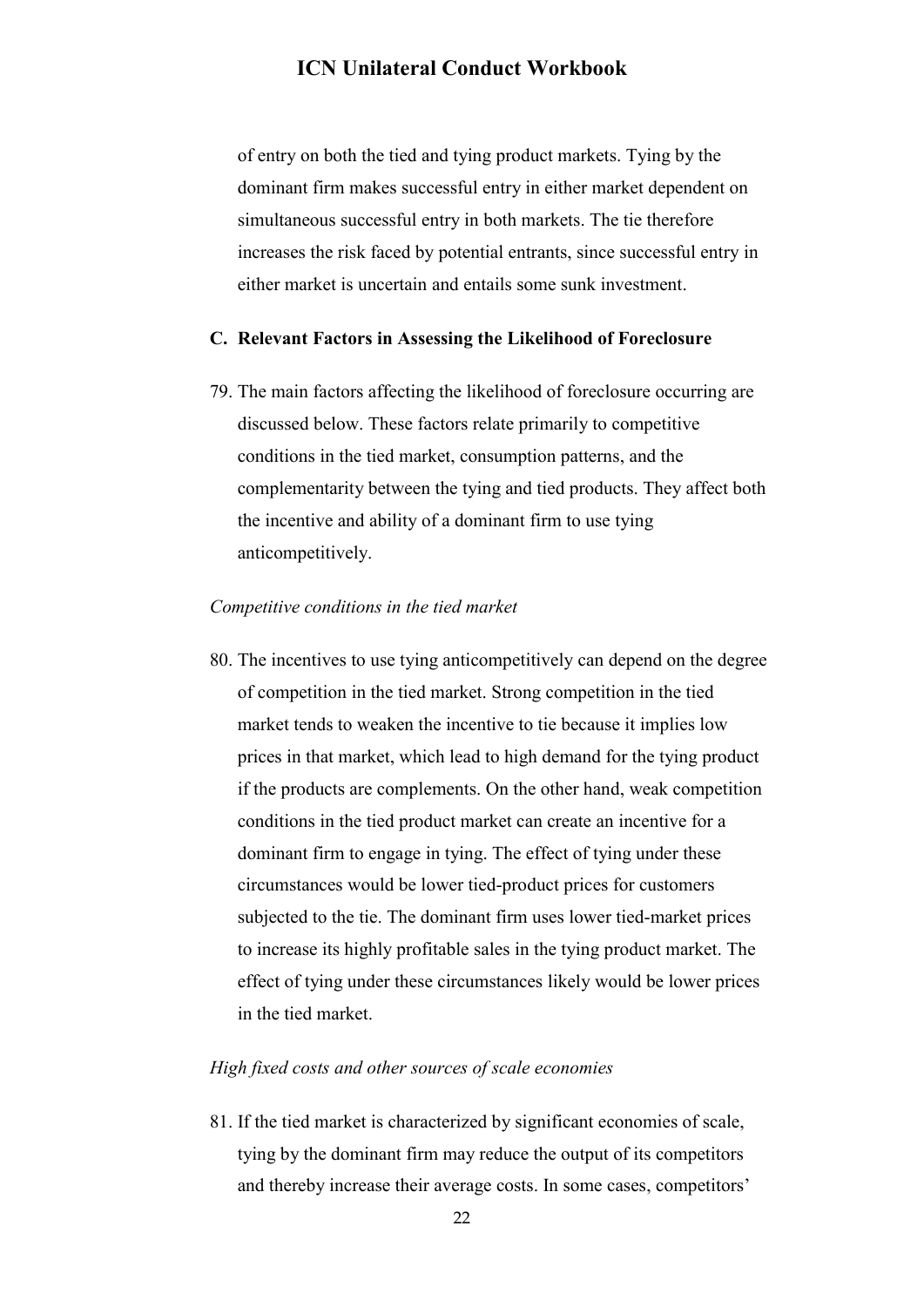output can be decreased to such an extent that they are no longer operating at or above the minimum efficient scale, and they may eventually exit the market. Potential competitors, including those that would be as efficient in the tied market as the dominant firm, may not be able to enter profitably if they could not expect to achieve the required economies of scale due to the effects of the tie. Thus, high fixed costs and other sources of economies of scale enhance a dominant firm's ability to use tying anticompetitively.

82. The likelihood of competitors being denied the ability to operate at or above the minimum efficient scale also depends on the proportion of the total sales in the tied market captured by the dominant firm through the tying arrangement. Agencies should consider whether a dominant firm's tying arrangement covers a substantial proportion of tied product sales or covers customers that would be important for the entry or expansion of competitors.

#### *Consumption in variable proportions*

- 83. As discussed in paragraphs 69-70, when the tied product is always used with the tying product and in fixed proportions, and the tied product market is competitive, there is no incentive for the dominant firm to engage in tying because the single monopoly profit result holds. In this case the dominant firm earns the maximum overall profits when price in the tied market is set at the competitive level, as this maximizes profits from the tying product market over which the firm is dominant. Underlying this result is the insight that low prices in the tied product market promote sales of the tying product because the two products are complements.
- 84. When the tying and tied products are consumed in variable proportions, the dominant firm may have an incentive to tie. If the tying and tied products are not consumed in a fixed one-to-one ratio, the dominant firm in the tying market could possibly increase profits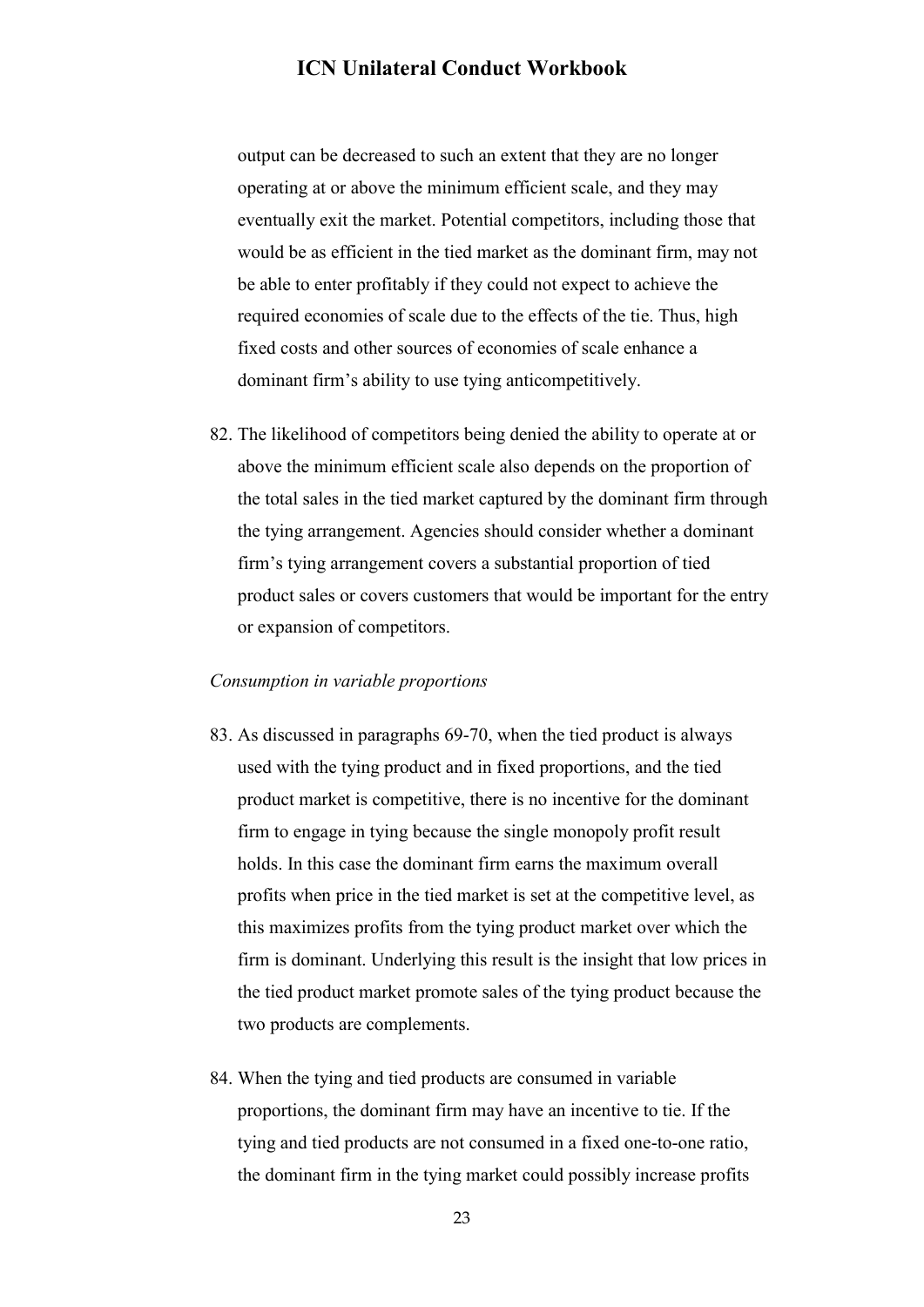by dominating the tied product as well and charging supra-competitive prices. In this case the dominant firm can increase its profits either by using tying to price discriminate, as discussed in section V.C, or by extending its dominance into the tied product market.

#### *Tied product uses unrelated to the tying product*

85. If the tied product has uses unrelated to the use of the tying product, the dominant firm in the tying product market may have an incentive to tie. Uses of the tied product unrelated to the tying product imply that additional customer demand can be exploited by the dominant firm if it extends its power to the tied product market. Paragraph 72 illustrates and elaborates this insight.

#### *Heterogeneity of demand*

86. Heterogeneous demand for the tied product could give rivals in the tied market an opportunity to differentiate their products from the one offered by the dominant firm, thus reducing any foreclosure effect from tying. Rival firms may be able to compete successfully with the tied product if they can produce products that are sufficiently differentiated (although not necessarily superior) such that some customers are willing to buy them. When customers of the tying product receive the tied product at a zero marginal price, in order to successfully differentiate themselves, rivals' products in the tied market must be sufficiently different that customers are willing to pay for them even though they already have the dominant firm's product. Agencies may take into account the effectiveness of the distribution outlets for rival firms' differentiated products when assessing the foreclosure effect from tying.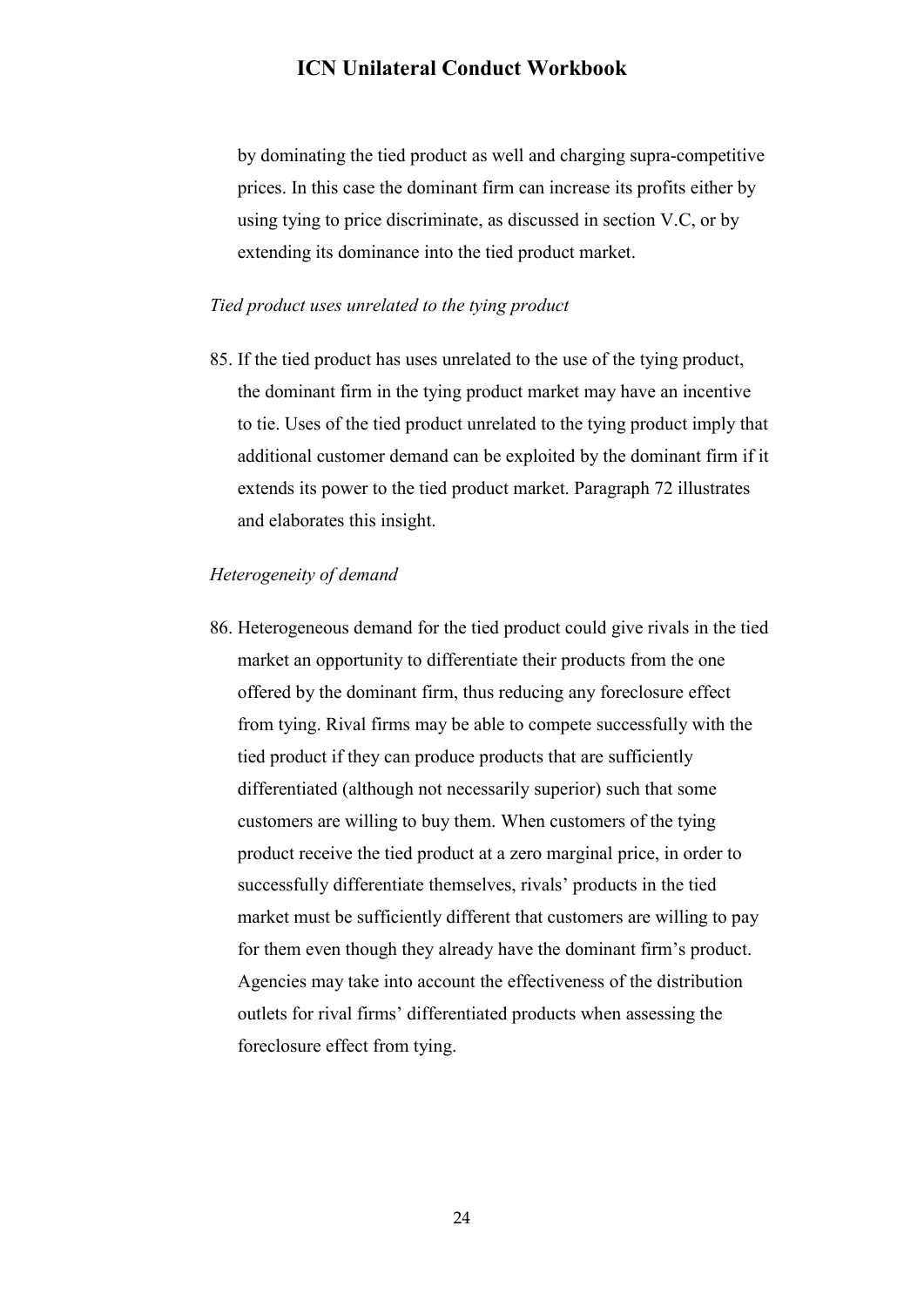#### *Other market conditions*

- 87. Other market conditions can also play a role in determining whether a dominant firm in the tying market would have the incentive and ability to foreclose competitors in the tied market.
- 88. When new entrants to the tied market face entry barriers in the form of an initial sunk investment, tying by the dominant firm can increase the financial risks associated with entry into the tied or tying markets. The effect can be significant, for example, in markets that require significant R&D expenditure in advance of entry. If the sunk costs of entry are high, the dominant firm may have the incentive and ability to tie in order to increase the risk that the sunk costs will not be recovered and thereby deter entry. In addition, when the tied market is characterized by high barriers to entry, even if foreclosure through tying may not be profitable in the short term, it may be profitable over the longer term if tying has the effect of foreclosing rivals and then allowing a recoupment phase once the rivals are foreclosed. As discussed above, a tie can act as a barrier to entry if the tie makes successful entry in the tied market dependent upon simultaneous entry in the tying market or vice versa.
- 89. In evolving markets characterized by network effects, a dominant firm in one market may have the incentive and ability to extend its market power into an emerging market through tying. If the dominant firm is able to use a tie to establish its position in the newly emerging market, then as the market grows network effects could make the market "tip" towards the tying firm even though rivals may offer a superior alternative product in the tied market.

#### <span id="page-24-0"></span>**D. Price Discrimination**

90. Price discrimination is a pricing strategy in which different customers are charged different prices for the same product.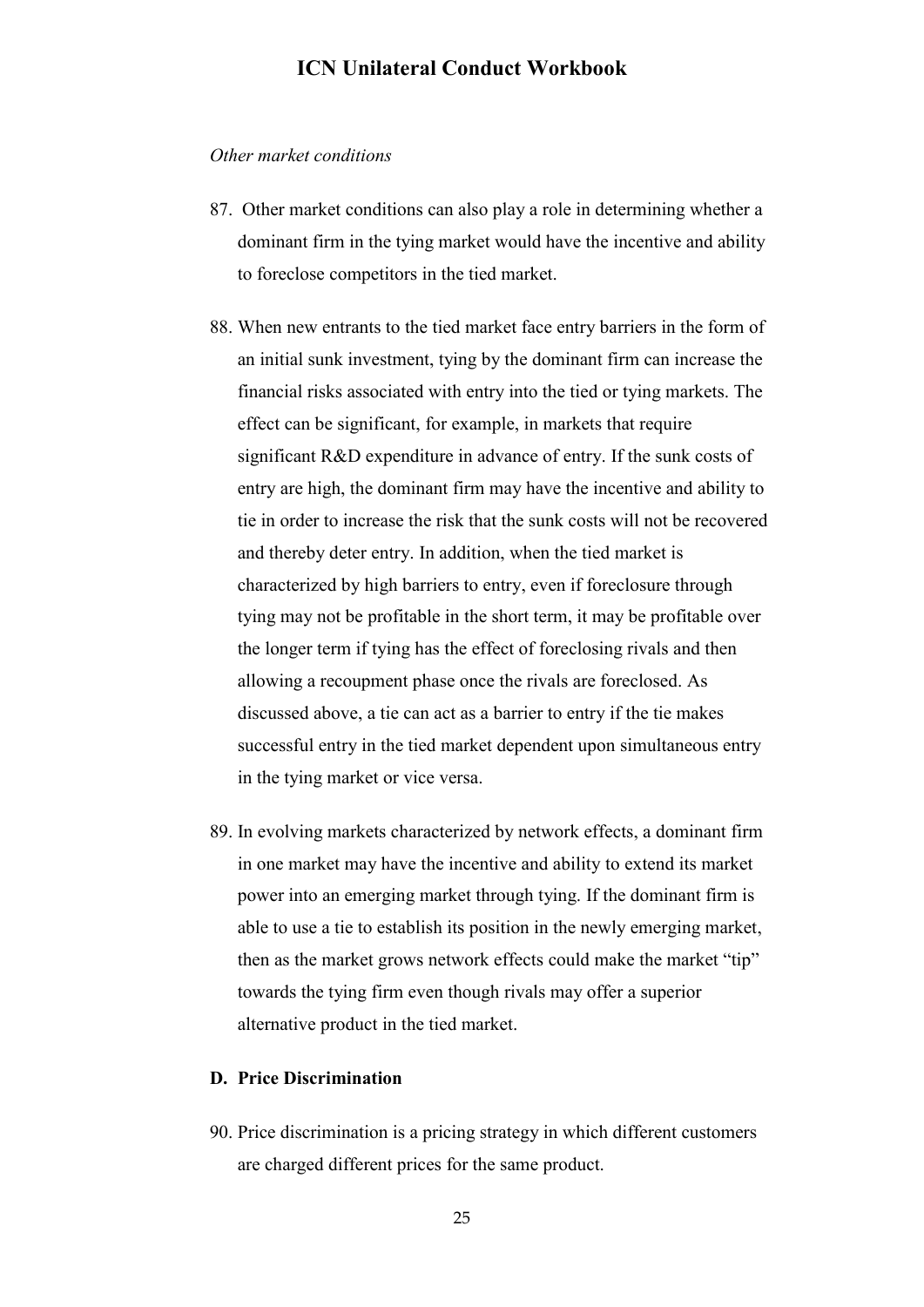91. Often, firms have incentives to engage in price discrimination in order to charge heterogeneous customers prices closer to what they are willing to pay. Designing pricing schemes in order to induce different customers to pay prices closer to their actual willingness to pay can pose difficulties, even for firms with monopoly power. Tying can provide a simple means to achieve that end.

#### *Price discrimination in relation to tying and bundling*

- 92. If the tied product is a complement for the tying product that is used in varying amounts by different customers, a firm may be able to price discriminate between heavy and light users of the tying product by pricing the tied product (usually a consumable such as toner) above the competitive level and lowering the price of the tying product (usually a durable good, such as a printer). This is sometimes called metering. The overall effect of the pricing strategy is that heavy users effectively pay more for the tying product.
- 93. Tying can also, depending on additional circumstances, permit profitable price discrimination across buyers of two or more products that are not complementary. As a simple example, consider a firm selling products A and B at zero marginal cost. Further, suppose that half of buyers are willing to pay \$90 for one unit of good A, and \$50 for one unit of good B, while the other half are willing to pay \$50 for good A and \$90 for good B. If the firm is unable to tie goods A and B together, it would price each at \$50, and each consumer would buy one unit of each good. On the other hand, if it is able to tie products A and B together, it would set a price of \$140 for the bundle, which all consumers would be willing to pay. The firm earns a higher profit if it is able to price discriminate through bundling.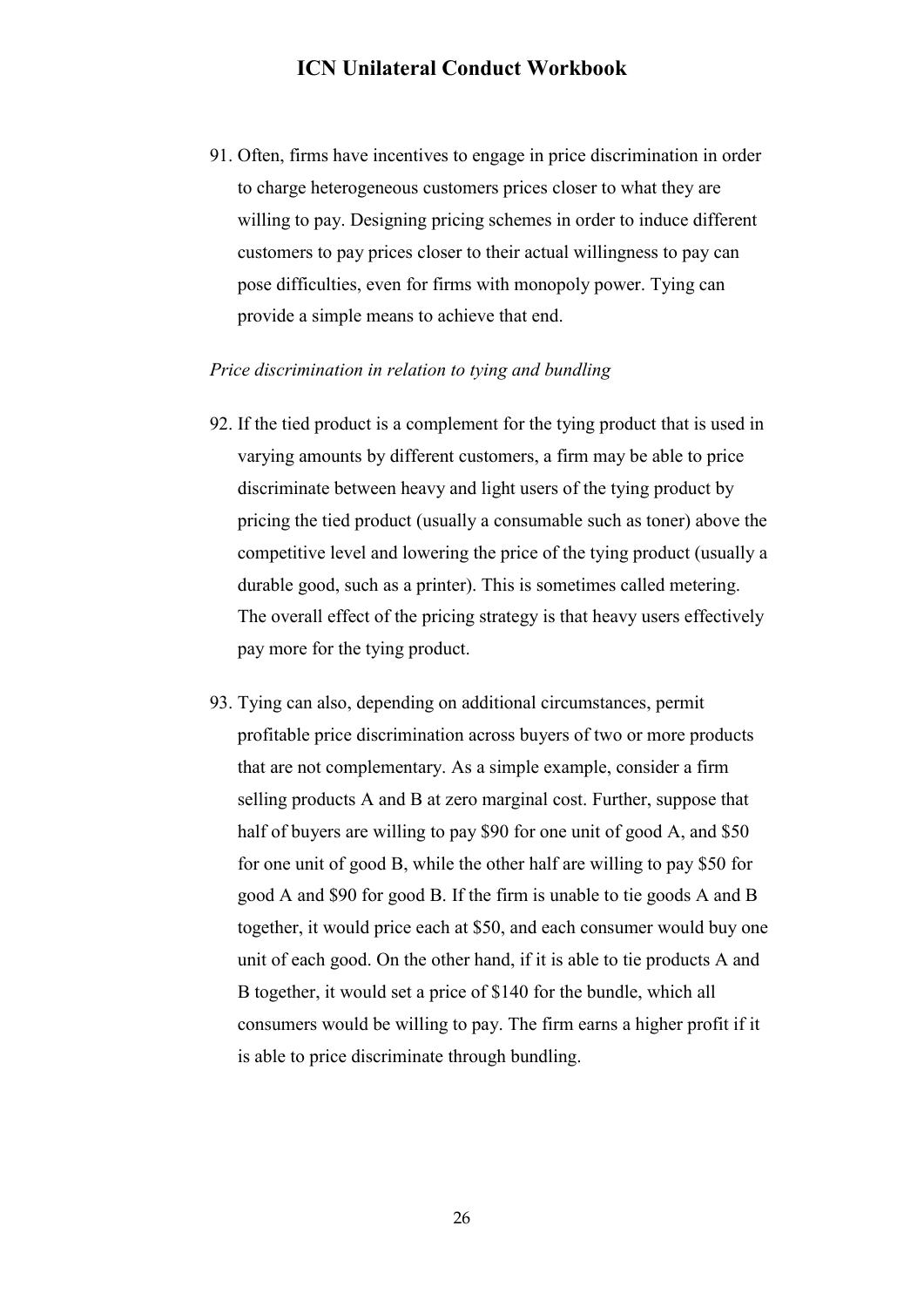#### *Exploitative effects of price discrimination and tying*

94. The economic effects of price discrimination are ambiguous as a general matter, but when tying is used to price discriminate one likely effect is that some customers will pay higher prices, which could be considered as exploitative. As previously stated, the focus of this chapter is exclusionary anticompetitive harm, and this chapter offers no advice on whether or when exploitative effects are a basis for condemning tying.

#### *Possible exclusionary effects of price discrimination*

95. Tying designed to price discriminate can have exclusionary effects. Since all customers of the tying product who accept the offer are bound to buy their purchases of the tied product from the dominant firm, rivals could be foreclosed in the tied market.

#### <span id="page-26-0"></span>**E. Evidence of Anticompetitive Effects**

96. Most tying cases involve complainants and enforcement agencies claiming likely or actual anticompetitive effects from tying arrangements. An important question is what kind of evidence authorities and courts can rely upon to establish such effects. As a general matter, the importance of any one piece of evidence can be determined only in the context of other evidence.

#### *Evidence of likely anticompetitive effects*

97. In certain jurisdictions it is sufficient to demonstrate that a tying arrangement has likely anticompetitive effects when establishing an infringement. The precise standard of proof may vary among jurisdictions.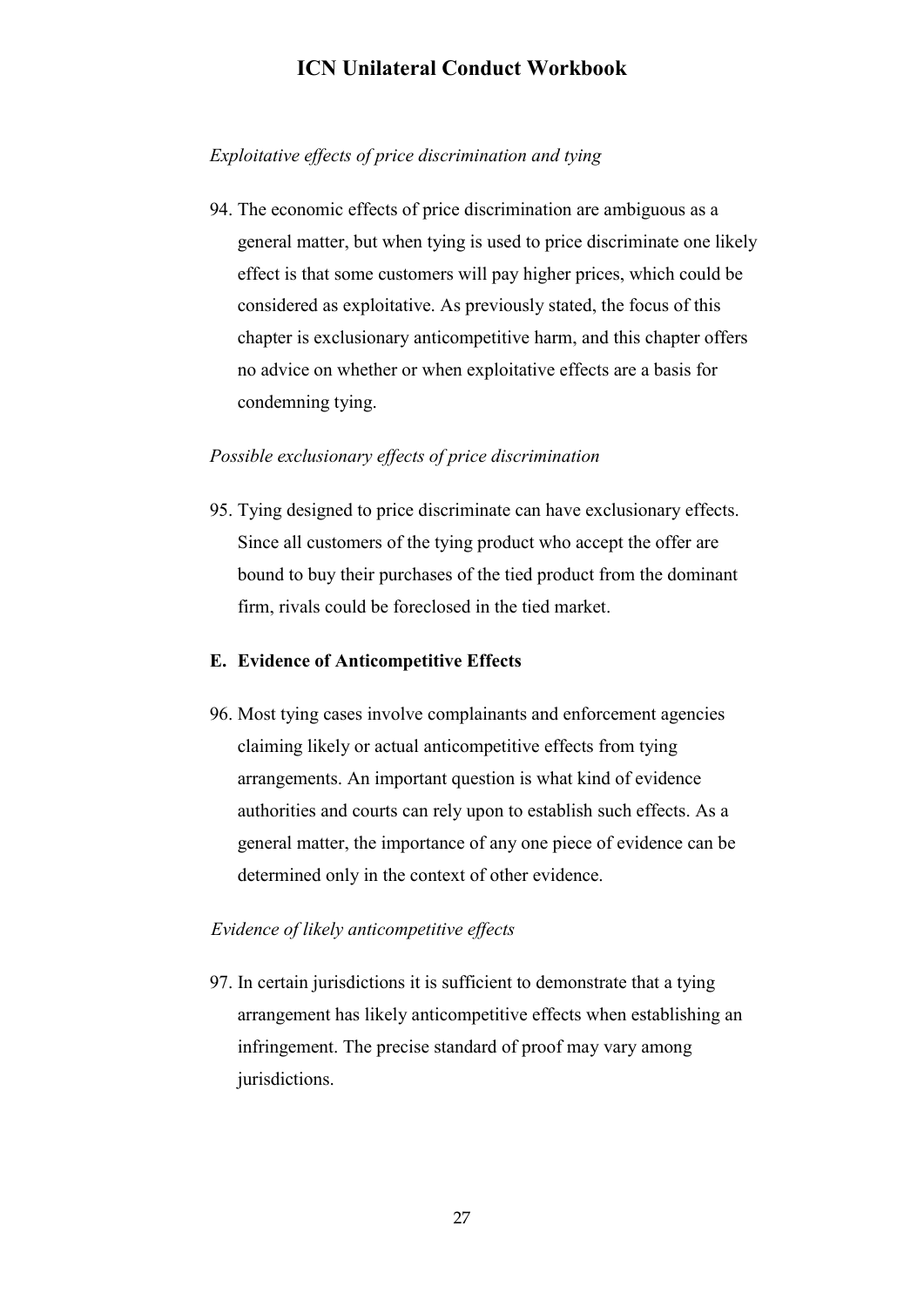- 98. Factors relevant to assessing the likelihood of anticompetitive foreclosure as a result of a tying arrangement are explored above in section V.C. Evidence that does not directly address those factors also may be relied on to establish an infringement.
- 99. The timing of the introduction of a tying arrangement can be significant in determining its intended and likely effects. An exclusionary motivation may be suggested when the arrangement seems to have been a response to competitive inroads by existing competitors or the appearance of new entry threats. However, tying arrangements adopted under such circumstances could also be reasonable responses to actual or newly threatened free-riding on investments made by a dominant firm.
- 100. Documents created in the ordinary course of business by the dominant firm in the tying product market that shed light on reasons for a tying arrangement or the competitive situation can inform the likelihood of anticompetitive effects of the tying arrangement. These may include documents that state an anticompetitive intent (as explained in paragraph 101), those that suggest that the only (or main) reason for the tying is to harm competition, and those that recognize elements of the theory of harm. Documents also may contradict and thus negate alternative rationales subsequently offered by the dominant firm. Of course, documents may support justifications for tying as well.
- 101. The dominant firm's business documents may refer to a desire to prevent entry in the tying or the tied product markets or otherwise harm competition. For example, documents created by a dominant company indicating that the tying arrangement would prevent the entry of new players in the tied product market would be consistent with the tying causing harm.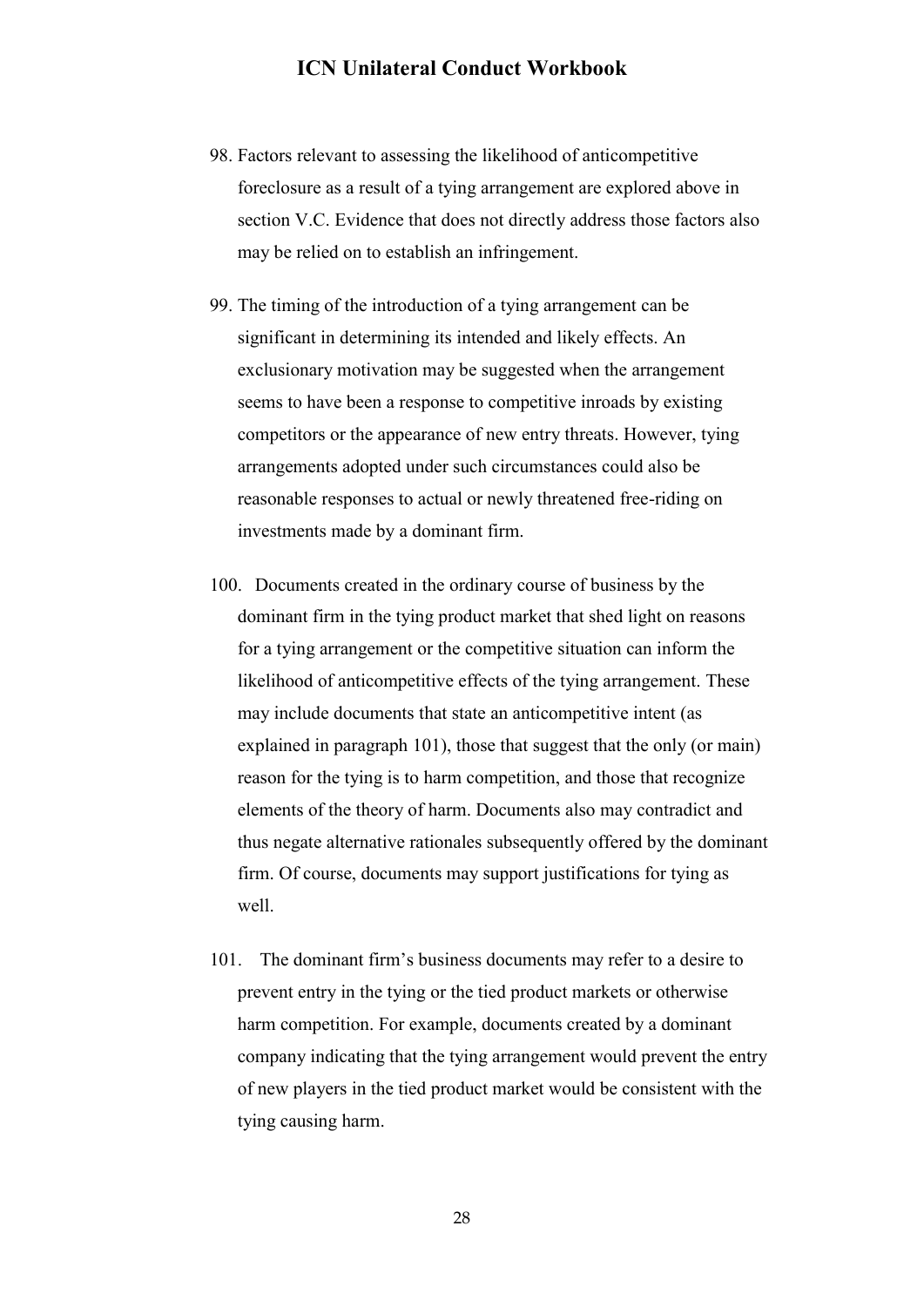102. Alternatively, the dominant firm's business documents may suggest that the tying arrangement could not be expected to produce net benefits for it without weakening competition from its rivals. For example, internal documents of the dominant company may indicate that tying two products would require substantial losses in the tied product due to sales below costs but result in no (or insignificant) additional sales of the dominant firm's tying goods in the short term.

#### *Evidence of actual anticompetitive effects*

- 103. Agencies may also consider whether there are observable market outcomes that could directly indicate anticompetitive effects of a tying arrangement. Tying cases, however, have characteristics that may make it difficult to find such evidence. There may be no established market for the tied product, so evidence concerning entry, exit, and prices may be difficult to find.
- 104. Agencies should consider relevant evidence showing the exit of some or all competing firms or a reduction in the competitive significance or market shares of existing competitors. However, care must be taken in attributing the exit of an existing competitor to the dominant firm's tying arrangement. Inefficient rivals may exit as a result of their own shortcomings or misfortunes.
- 105. Evidence that new entrants emerged or expanded in the tying or the tied product market (and were able to compete effectively during the period of the alleged abuse) can be a strong indication that the tying arrangements did not foreclose competition or have an anticompetitive effect. Determining if exit is an anticompetitive effect may require determining if overall output in the market fell after exit and prices increased as a result of the exit.
- 106. Tying can prevent entry by potential competitors and thereby reduce the competitive constraint on the dominant firm in that way.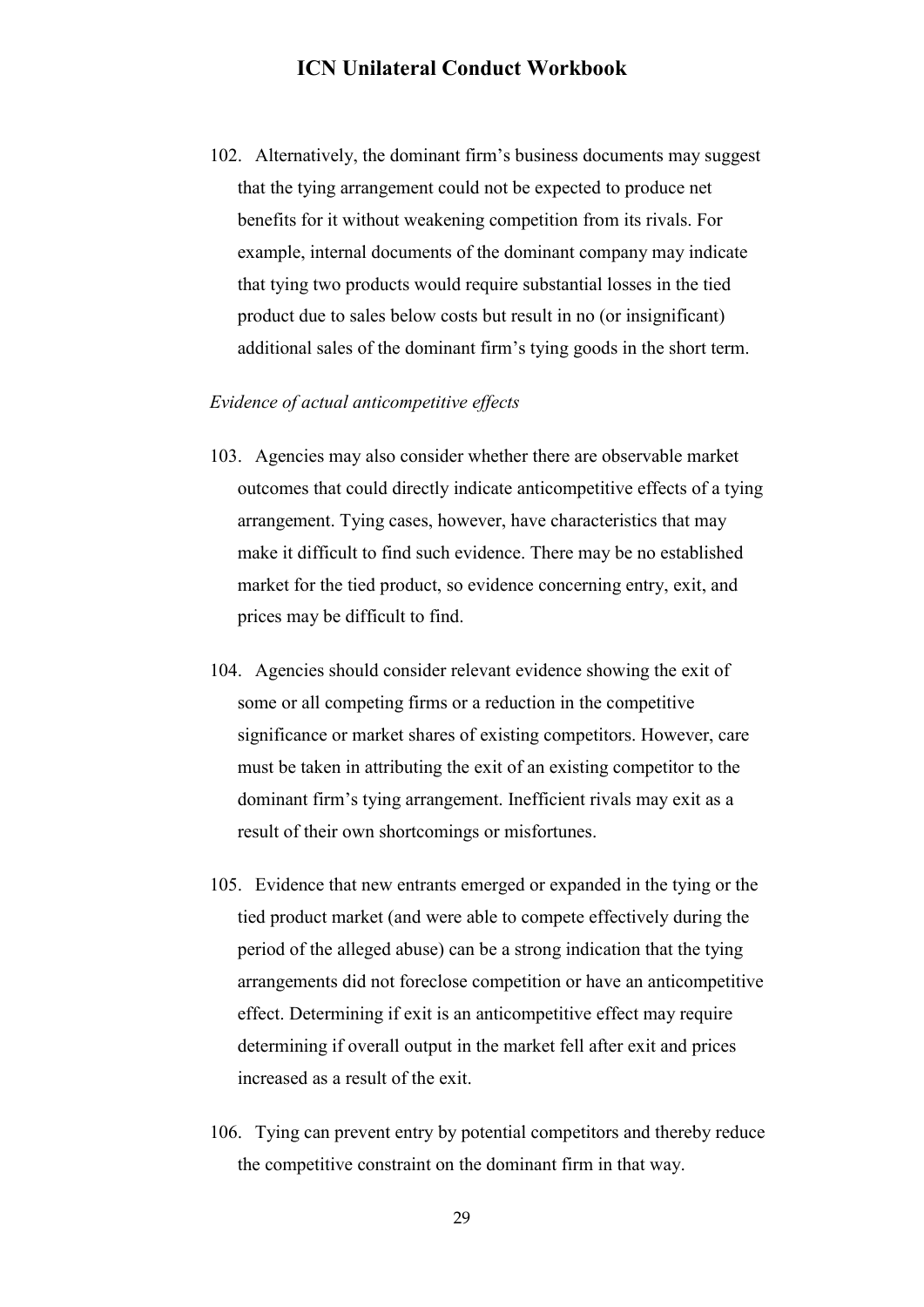Determining whether a firm would have entered a market absent the tying arrangement is difficult, especially in cases in which there is no established market for the tied product. Strong evidence includes evidence that a firm had already made substantial sunk investment in a product and its distribution.

- 107. Actual anticompetitive effects can increase prices with an associated output reduction. However, higher prices may be explained by an increase in overall market demand due to some independent factor such as a decrease in the price of a complementary good, a favorable change in customer preferences, or even new technologies. Agencies should be careful when examining the prices charged in the tied and tying markets.
- 108. Comparing price levels across time periods or across geographies can occasionally be a fairly straightforward process. Sometimes the parties' own internal analysis of pricing will indicate significant price differences. However, the need to account for other factors that might affect prices may make the comparison difficult. When looking at prices before and after the institution of a tying arrangement one must account for changes in the market over time. For example, in high tech industries where products can change as quickly as every quarter, the effects from tying must be disentangled from effects of new product introductions and changes in customer demand over time, as well as changes in costs over time. When comparing prices across areas, agencies must be able to separate out differing supply and demand characteristics in the different locations.

#### <span id="page-29-0"></span>**VI. Justifications and Defenses**

109. While assessing the competitive effects of tying, the rationale for tying is something agencies should consider from an early stage of an investigation. Agencies should consider whether the conduct produces efficiencies potentially outweighing any possible anticompetitive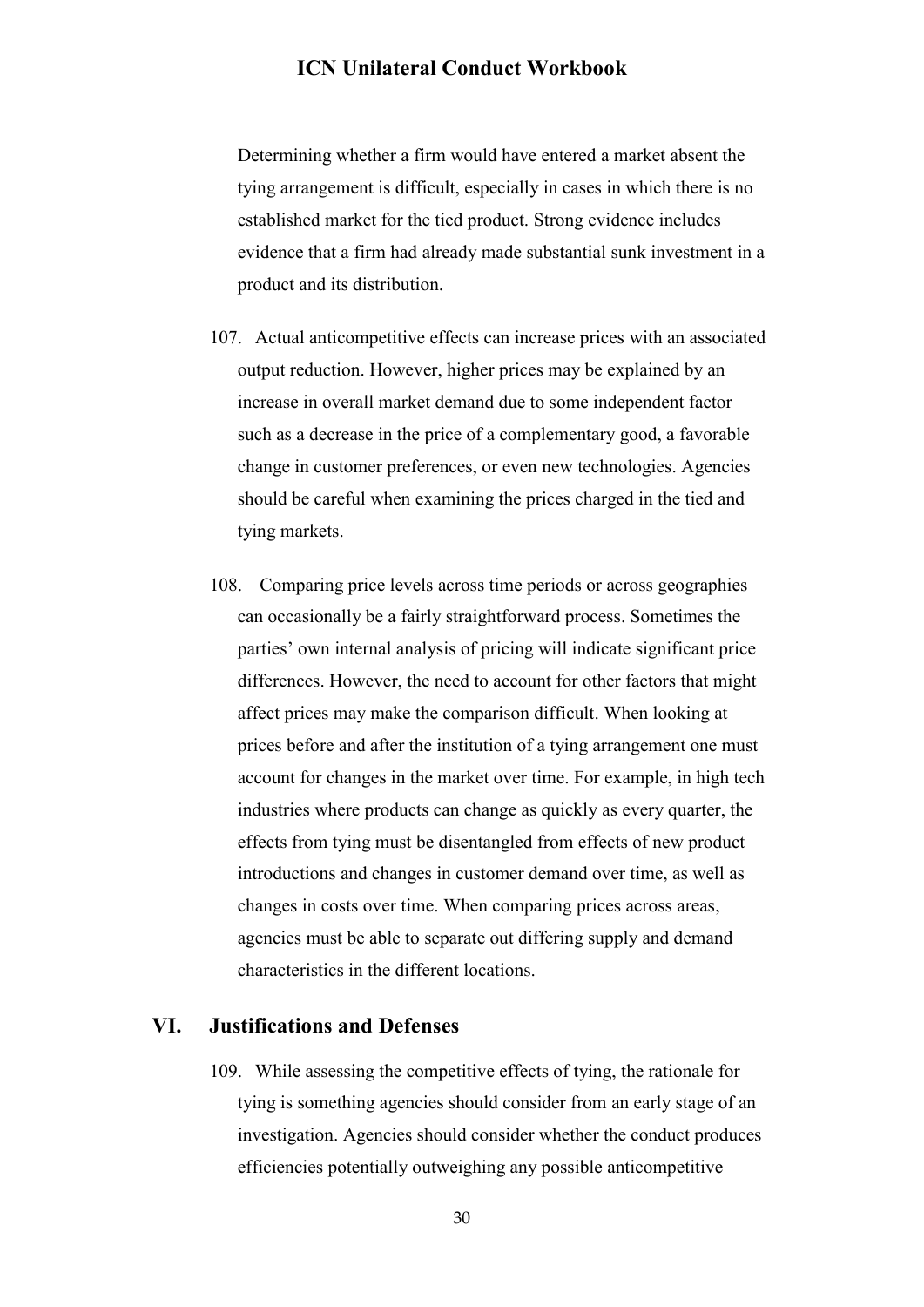<span id="page-30-0"></span>effects. It should also be noted that, as explained in section IV, some jurisdictions may consider efficiencies in determining whether the arrangement amounts to the tying of two separate products.

#### **A. Potential Efficiencies or Other Justifications**

110. Tying products together may offer various potential efficiencies. These may appear in the form of savings in production or distribution for the seller, reduced transaction and searching costs for customers who would otherwise buy the products separately, and improved product performance. Possible efficiencies arising from tying are explained further below. The listed efficiencies are not exhaustive. Given different and evolving characteristics of the markets, different forms of efficiencies may be observed throughout the life of the practice.

#### *Reduced costs of manufacturing and distribution*

111. Costs associated with manufacturing, packaging, shipping, distributing, and marketing may be reduced when products are combined. Instead of incurring separate marketing, administrative, and distribution expenses for more than one product, the supplier incurs one single expense for the tied products. In addition, less warehouse space, packaging material, and retail shelf-space may be needed when products are offered only as a set in a single package, rather than separately offered. It may also be possible for manufacturers to reduce the cost, size, and complexity of factories through combined production.

#### *Reduced customer transaction and searching costs*

112. Cost savings on the customer side may arise primarily from the fact that it is often more convenient and cheaper to purchase a package rather than incur multiple transaction costs. Tying may also reduce the costs of searching for the most appropriate combinations of products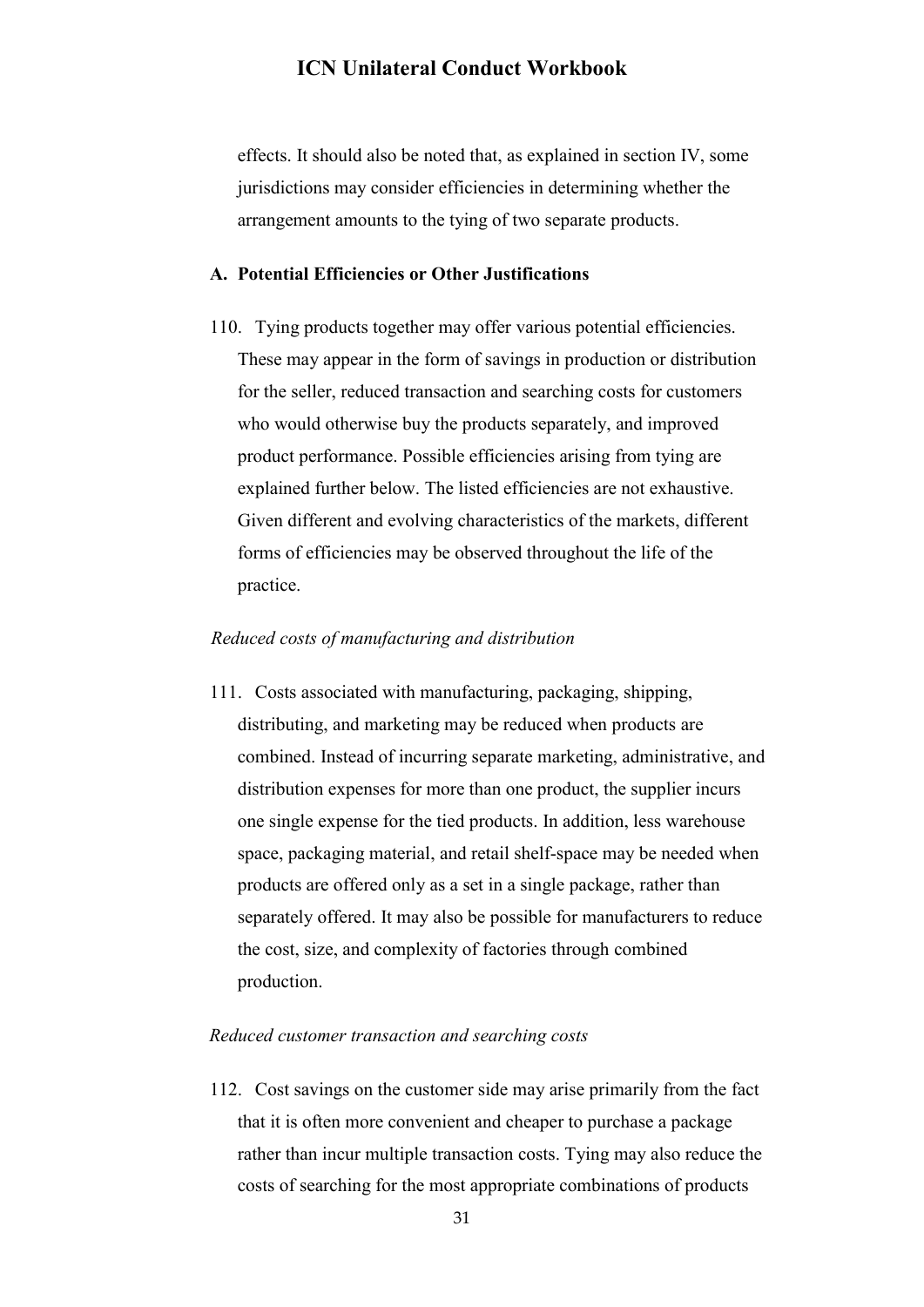that satisfy complex customer needs. Furthermore, in cases where the products are complementary, the customer is also assured that the tied products will work together correctly.

#### *Improved product performance or convenience*

- 113. Agencies should consider whether the practice under review is associated with improvements to the product in terms of performance and convenience for users, which promote higher customer satisfaction.
- 114. Improved product performance may result from integrating products or technologies. Complementary products previously offered only on a stand-alone basis can be deeply integrated to enhance product performance and user experience. Similarly, additional features can be added to a device. In addition, bundling several complementary products can make the products ready for use right after the purchase, thus assuring immediate performance.
- 115. Manufacturers have powerful incentives to make their products appeal to customers, and tying may also allow the manufacturer to achieve a desired look or performance, optimized according to the manufacturer's desired criteria.

#### *Quality or safety assurance*

116. Manufacturers have unique expertise with their products and may be able to produce complementary products optimized for the tying product. Tying may therefore provide assurance to the customer regarding tied product quality and safety. Such tying may also help customers avoid difficulties in identifying the actual quality of different products while safeguarding against the manufacturer suffering an undeserved bad reputation. Tying also may assure customers of the quality of a durable tying product used with a consumable complement. By making its profit on the durable product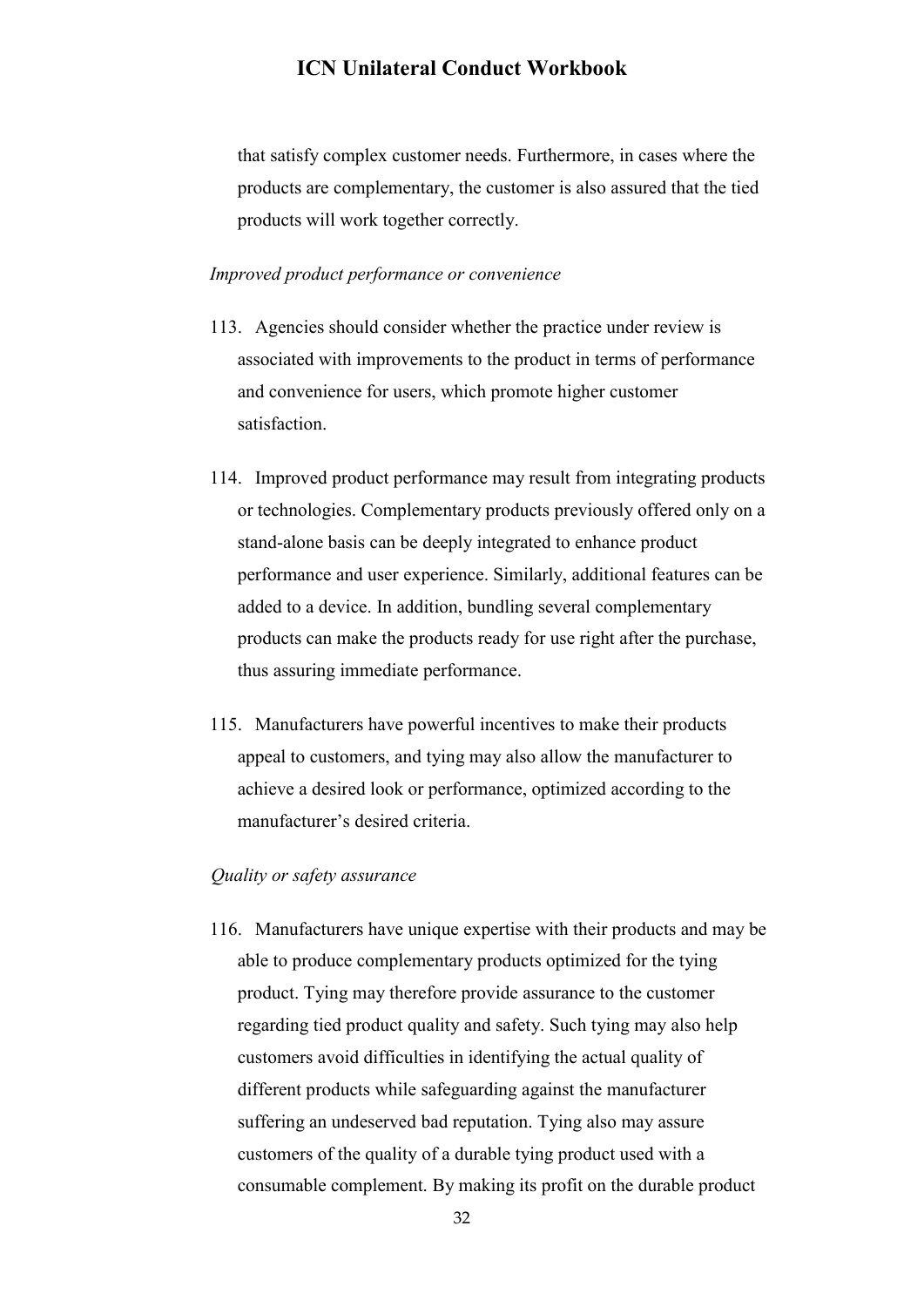depend on how much and for how long it is used, a tying manufacturer has an incentive to enhance the quality of the tying product.

117. Similarly, in relation to products requiring assembly, the quality of the product may be adversely affected if customers were to assemble the individual components themselves. For example, this may be relevant in the case of sophisticated electronic equipment.

#### <span id="page-32-0"></span>**B. Assessing Efficiencies and Other Justifications**

118. The burden of demonstrating the likelihood and magnitude of actual or potential efficiencies generally is placed on an accused infringer. Competition agencies should take into account whether the claimed efficiencies arise from the tying arrangement, whether there are less restrictive means to achieve the claimed efficiencies, and whether the claimed efficiencies outweigh the anticompetitive harm.

#### *Less restrictive means*

- 119. When an undertaking defends a tying arrangement on the basis that it gives rise to efficiencies, agencies must examine whether those claimed efficiencies actually arise from the tying arrangement, and whether there are ways to achieve the claimed efficiencies through less restrictive means. For instance, one question would be whether the efficiencies claimed as a result of the tying arrangement might be achieved as effectively while selling the products separately. The agency may also consider whether there are other ways to make the same savings in production or distribution costs, or to reduce transaction costs.
- 120. The issue of whether efficiencies could be achieved in a less restrictive way will typically arise after the fact, when a challenger (whether an agency or private plaintiff) claims that the arrangement is anticompetitive and the dominant firm claims efficiencies or other justifications. The effectiveness of any less restrictive means to